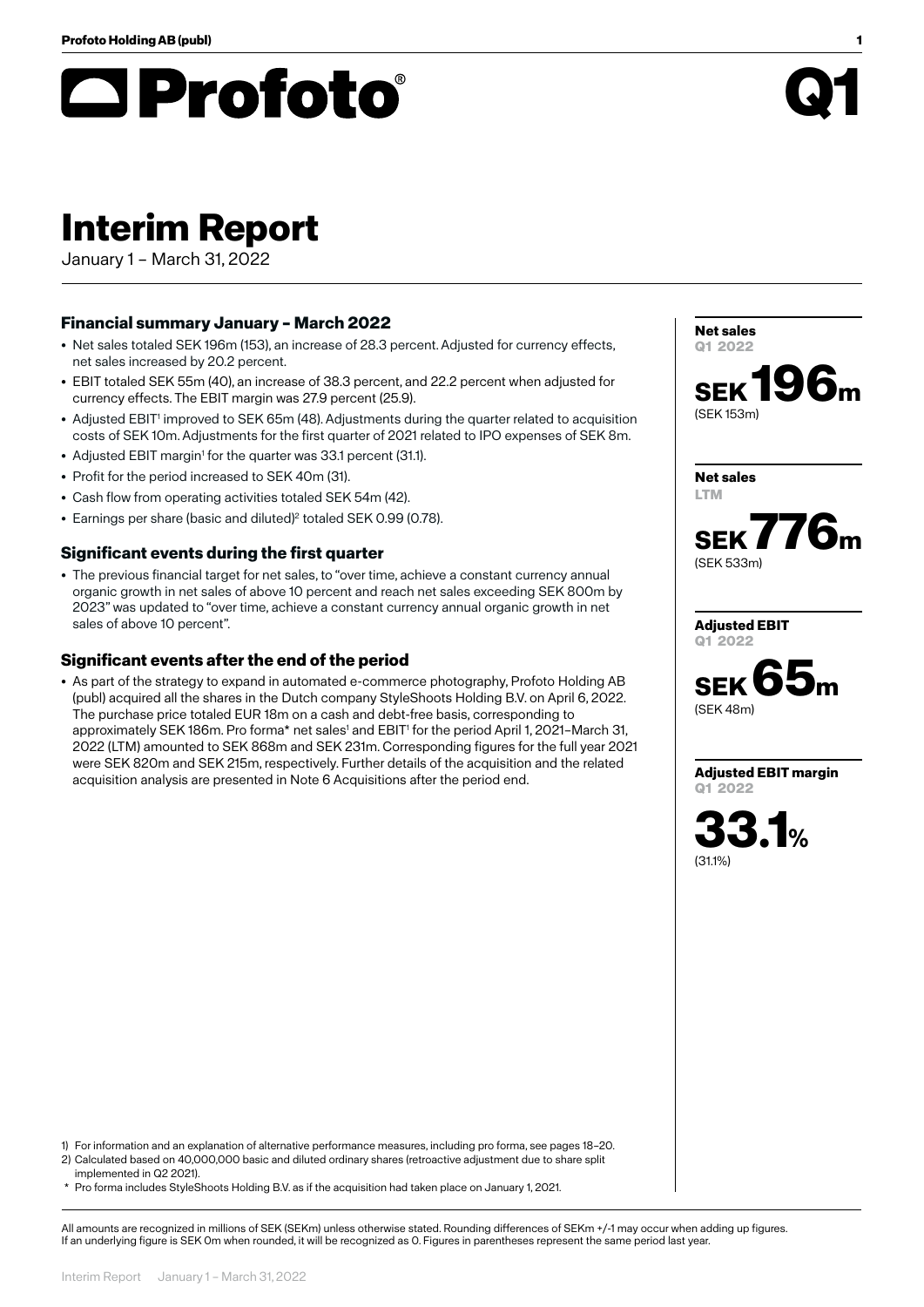### **Performance measures**

| <b>Group</b>                              | Jan-Mar<br>2022 | Jan-Mar<br>2021 | Apr 2021-<br><b>Mar 2022</b> | <b>Full year</b><br>2021 |
|-------------------------------------------|-----------------|-----------------|------------------------------|--------------------------|
| Net sales, SEKm                           | 196             | 153             | 776                          | 732                      |
| Net sales <sup>1</sup> (Pro forma)*, SEKm | 220             | 173             | 868                          | 820                      |
| EBIT, SEKm                                | 55              | 40              | 227                          | 212                      |
| EBIT (pro forma)*, SEKm                   | 55              | 40              | 231                          | 215                      |
| EBIT margin, %                            | 27.9            | 25.9            | 29.3                         | 28.9                     |
| EBIT margin <sup>1</sup> (Pro forma)*, %  | 25.2            | 22.9            | 26.6                         | 26.2                     |
| Adjusted EBIT <sup>1</sup> , SEKm         | 65              | 48              | 254                          | 237                      |
| Adjusted EBIT margin <sup>1</sup> , %     | 33.1            | 31.1            | 32.8                         | 32.3                     |
| Profit/loss for the period, SEKm          | 40              | $\mathbf{31}$   | 167                          | 158                      |
| Cash flow from operating activities, SEKm | 54              | 42              | 252                          | 240                      |
| Net debt <sup>2</sup> , SEKm              | $-179$          | $-124$          | $-179$                       | $-134$                   |
| Net debt <sup>2</sup> (pro forma)*, SEKm  | $-2$            | 49              | $-2$                         | 37                       |
| Net debt/EBITDA LTM                       | $-0.63$         | $-1.23$         | $-0.63$                      | $-0.50$                  |
| Earnings per share <sup>3</sup>           | 0.99            | 0.78            | 4.16                         | 3.95                     |

1) For information and an explanation of alternative performance measures, including pro forma, see pages 18–20.

2) A negative amount indicates a positive net cash position.

3) Calculated based on 40,000,000 ordinary shares, basic and diluted (retroactive adjustment due to share split of periods prior to the second quarter of 2021).

\* Pro forma includes StyleShoots Holding B.V. as if the acquisition had taken place on January 1, 2021.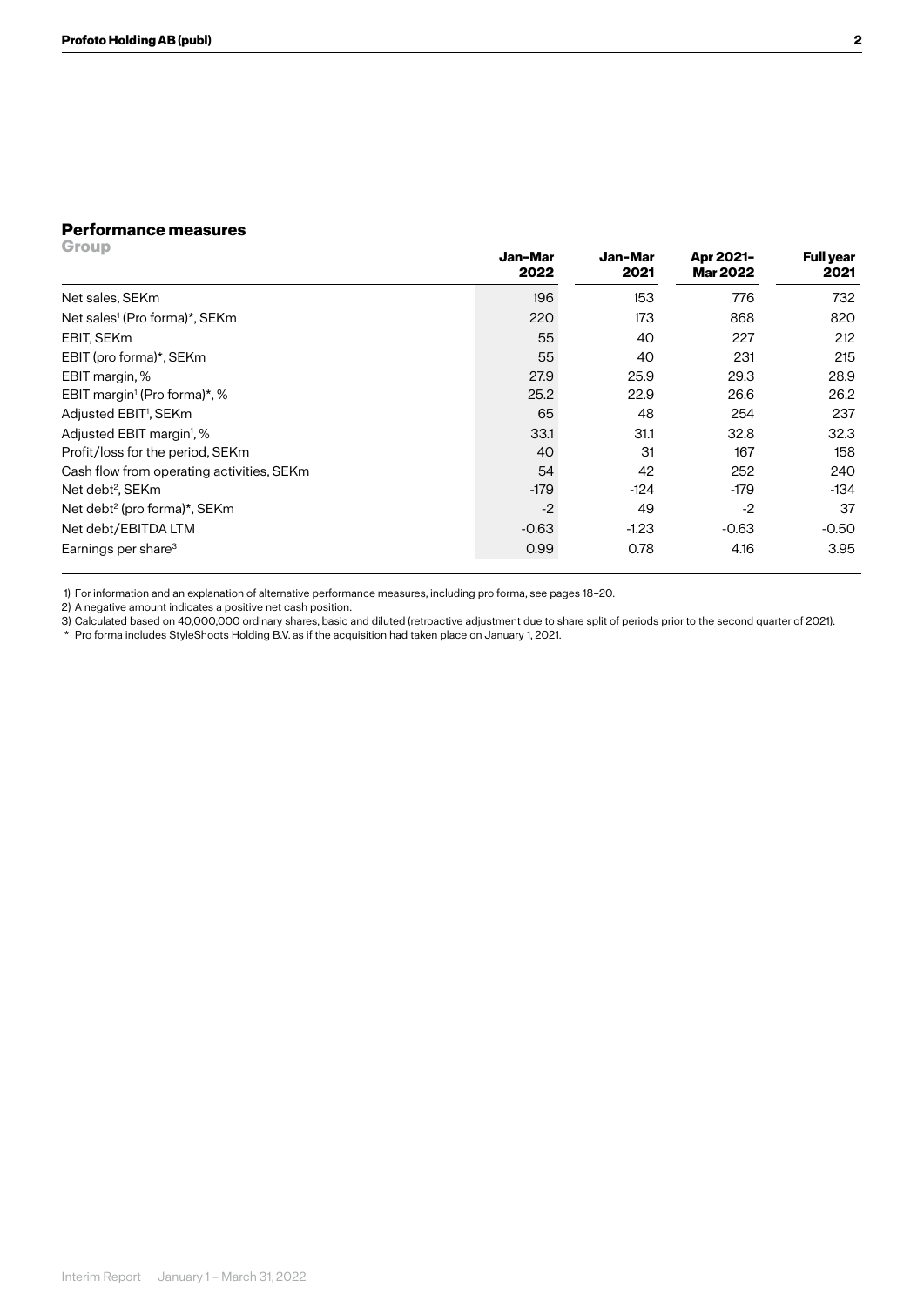## **A stable first quarter in a troubled world**

Sales growth for the first quarter of 2022 was solid. Our sales increased by 28 percent from the corresponding quarter in 2021, to SEK 196m, and adjusted EBIT totaled SEK 65m, an increase of no less than 37 percent. Adjusted for currency effects, sales and EBIT increased by 20 percent and 22 percent, respectively. The strong currency effect was due to a weakening of the Swedish krona compared to the same period in the previous year. The adjusted EBIT margin remains high and was 33 percent for the first quarter.

### **Strong growth in Europe and the US**

Through to the end of February, growth was strong in both Europe and the US. Events such as trade fairs, travel and conferences got underway after the restrictions were lifted. Number of weddings have increased to some extent and are expected to increase in the summer. In China, activity has been lower following the intensification of contagion and restrictions since the middle of the quarter.

Since the outbreak of the war in Ukraine in the end of February, demand in the neighboring countries has been subdued. Profoto's previous sales in Russia and Ukraine amounted to approximately one percent of net sales.

### **Strengthening our position in automated e-commerce photography**

Photography for e-commerce is an exciting area, in which we see continued growth. The need for great images continues to grow. That's because great images, taken in good lighting, not only increase sales but also reduce returns in e-commerce, which are expensive to handle. Great images with good lighting show better and more realistically what a garment looks like and therefore improve customer satisfaction.

This structural growth in the need for great images was also a reason why we bought the Dutch workflow company StyleShoots, which sells software and hardware for automated e-commerce photography. A very exciting and innovative company that has understood and interpreted customer needs in a completely new way. StyleShoots operates in a different part of the market than Profoto. StyleShoots' customers operate e-commerce platforms or are retailers who increasingly sell products online and need an infrastructure to make their work more efficient. After completing the purchase of StyleShoots at the beginning of April, we have spent a lot of time together putting our joint future plans into action. This mainly involves jointly driving StyleShoots' expansion in an attractive market, based on Profoto's organization and solid experience in global geographic expansion. StyleShoots is a good and profitable company, and as is often the case with good companies it has turned out to be even better than we first thought. I have been even more impressed than expected by its innovative strength, and I look forward to combining our product portfolios and sales organizations to provide a more complete product offering to customers around the world in an efficient way. As mentioned above, this acquisition, of a very good company, is an investment to generate long term profitable growth, which however will have some short term negative effects on the EBIT due to depreciation of acquired surplus values.



### **Stable delivery despite troubled times**

Like most companies, we have continued to work hard with supply chains, shipping issues, component shortages and price increases of supplied parts throughout the quarter. These areas remain a key focus and require a great deal of time from our employees to resolve. But we've done well so far, and I'm proud that we've delivered so steadily, despite the troubled times in which we live.

### **We help photographers realize their ambitions**

The future is always difficult to predict – and perhaps even more so at the time of writing? However, we continue to see strong demand from both professional photographers and e-commerce players. Our mission is to help creative professional photographers realize their ambitions, and we do this by understanding their needs and developing products that meet these needs. This is what pushes us and keeps us constantly responsive and innovative.

Stockholm, May 5, 2022

**Anders Hedebark**  President and CEO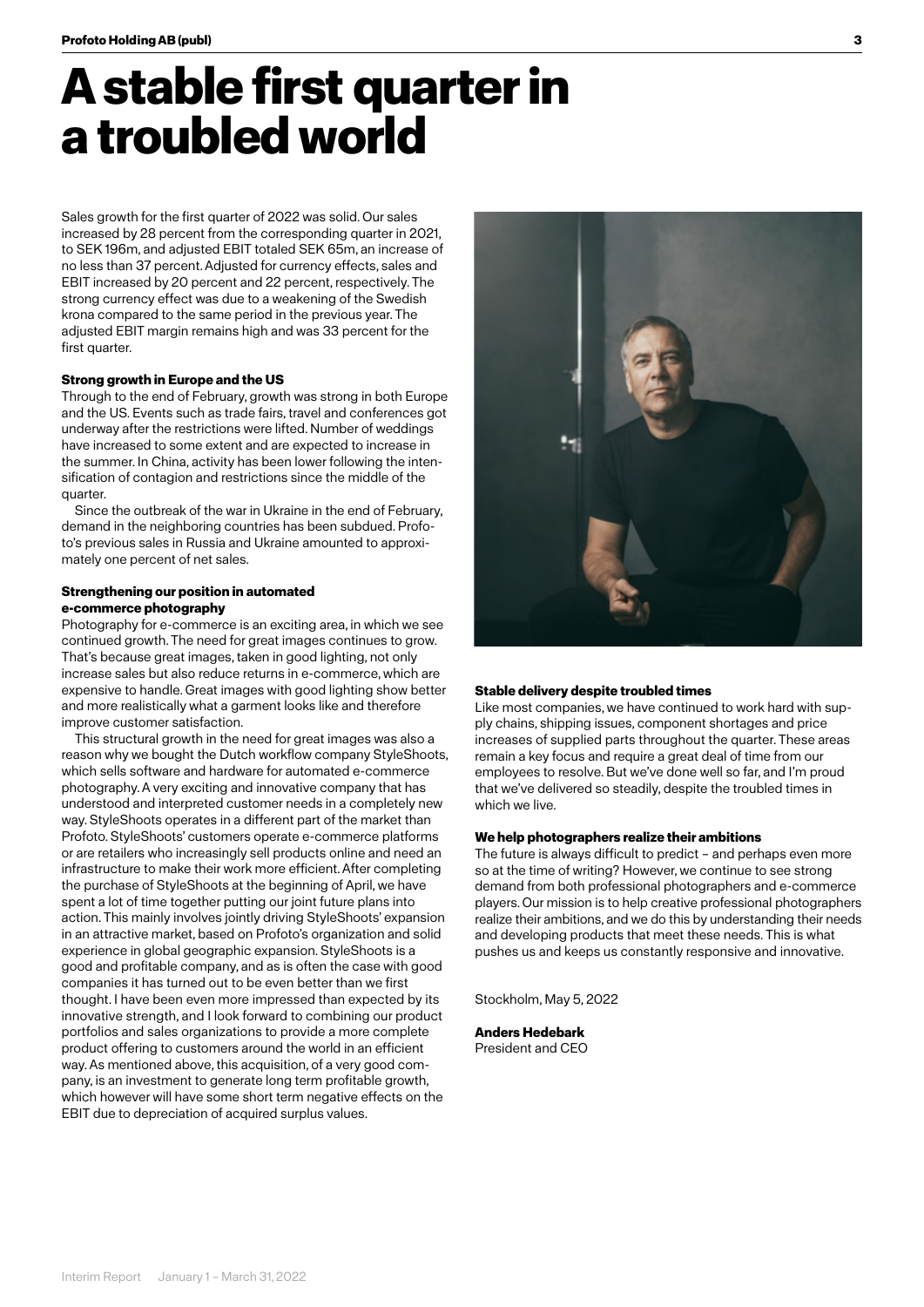## **Financial Overview**

### **First quarter, January 1 – March 31, 2022**

### **Net sales**

Net sales for the first quarter totaled SEK 196m (153), an increase of 28.3 percent, compared to the corresponding period last year. Adjusted for currency effects, sales increased by 20.2 percent. The currency effect of 8.1 percent was due to the weakening of the Swedish krona against other currencies compared to the same period last year.

Continued strong demand from brand-driven companies was noted during the quarter. These require a large amount of new content for their websites and e-commerce stores. This increased need to take more images, in a variety of ways, created a demand for products used in the studio environment and accounted for a significant proportion of sales in the period.

Many countries continued to ease restrictions during the quarter, and an increase in events such as trade fairs, travel and conferences was noted. All these factors contribute to the increased demand for Profoto's products.

As a result of the war in Ukraine, a slowdown in demand has been noted in neighboring countries. All Profoto's new sales to Russia were stopped during the quarter, which in 2021 corresponded to about one percent of net sales.  $10000$   $11$ 

As in the previous quarter, sales were partly hampered by a shortage of components, which led to delays and some lost sales.  $290^\circ$ 

### **Regions**

More open societies and an increasing number of events contributed to strong growth in the Americas in particular, but also in EMEA. Sales in the regions totaled SEK 87m (51) and SEK 73m (53), representing growth of 69.0 and 37.5 percent, respectively.

noon, repressivity.<br>During the quarter, contagion and restrictions increased in APAC, contributing to reduced demand in the region. This, combined with a strong quarter in 2021, in which the launch of Pro-11 underpinned sales in the region, resulted in a change of -25.2 percent in the region, to SEK 36m (48) for the quarter. For further information on sales by region, see Note 2 on page 15. onu iduun  $1.1$  61  $1.41$  61  $1.2$ 

### **Operating profit/loss (EBIT)**

First quarter EBIT totaled SEK 55m (40), corresponding to an EBIT margin of 27.9 percent (25.9). Adjusted EBIT<sup>1</sup> totaled SEK 65m (48) and adjusted EBIT margin totaled 33.1 percent (31.1). Adjustments for the quarter related to IPO expenses of SEK 10m. Adjustments for the first quarter of 2021 related to IPO expenses of SEK 8m.

The increases in EBIT and adjusted EBIT were due mainly to higher sales. Compared to the previous year, personnel expenses decreased by SEK 2m and Examples are the process your, possessions experience adverses by definition.<br>Totaled SEK 27m (29). The cost reduction is due to the outsourcing of order processing, which started in Q3 2021 and was completed at the end of Q4 2021. The cost of outsourcing is included in other external expenses.

Other external expenses, excluding items affecting comparability, totaled SEK 33m (26). The increase is mainly due to increased development costs.

nd the mortization during the first quarter totaled SEK 14m (14), Depreciation and amortization during the first quarter totaled SEK 14m (14), of which SEK 5m (6) related to property, plant and equipment and SEK 9m (9) to intangible assets.

### **Financial items**

Financial items consisted of unrealized foreign exchange gains and losses on cash and cash equivalents, and interest expenses related to lease liabilities and liabilities to credit institutions totaling SEK -2m (3).

### **Net profit for the period and tax expenses**

Net profit totaled SEK 40m (31). The tax expense was SEK 14m (11), of which SEK 13m (14) was current tax. The effective tax rate for the period was 25.4 percent (26.4). The effective tax rate in the Group was affected by nondeductible costs of SEK 10m related to the acquisition of StyleShoots Holding B.V. Excluding the tax effect of these costs, the effective tax rate for the first quarter is 21.4 percent.

1) For information and explanations regarding alternative performance measures, see pages 18–20.

#### Interim Report January 1 – March 31, 2022

### **Change in net sales**

|                 | Jan-Mar<br>2022 |
|-----------------|-----------------|
| Organic growth  | 20.2            |
| Currency effect | 8.1             |
| <b>Total</b>    | 28.3            |

### **Sales by region, Jan–Mar 2022**



### **Net sales by quarter and LTM**



 **Net sales LTM**  60 1000

-20

0

## Adjusted **EBIT<sup>1</sup>** and LTM

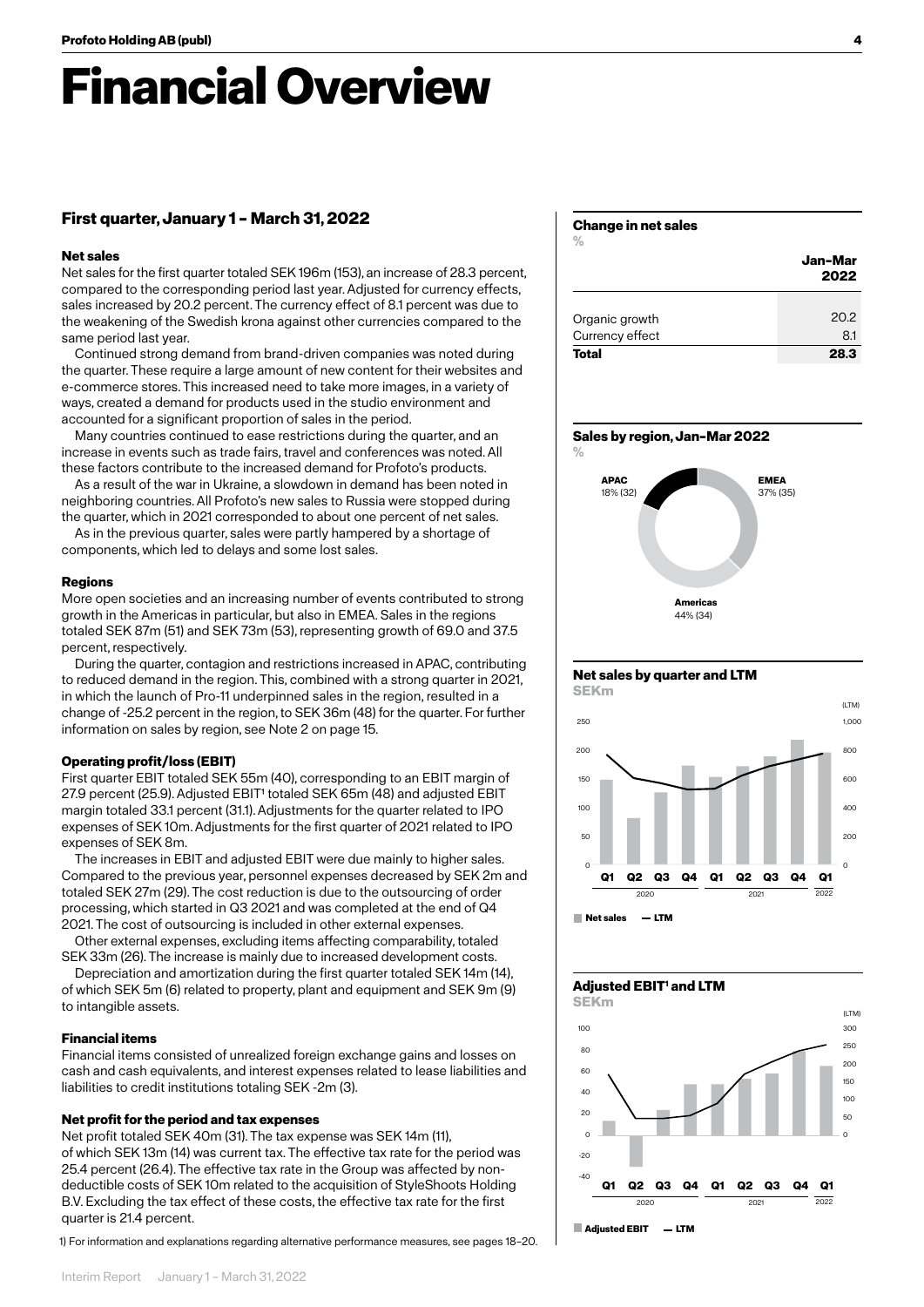## **Financial Position and Other Information**

### **Product development and other investments**

Total expenditure on product development in the first quarter amounted to SEK 22m (12). Of these, SEK 7m (4) was recognized as investments in product development. In total, the carrying amount of capitalized development expenditure amounted to SEK 91m (94) at March 31. Research and development expenses that were expensed in the first quarter totaled SEK 15m (8). Expenditure incurred mainly related to costs in the feasibility phase and project-wide administrative expenses that cannot be attributed to the development of specific products. During the quarter, SEK 1m (1) was invested in tools and equipment, mainly relating to ongoing development projects.

#### **Working capital and cash flow**

At the end of the first quarter, inventories amounted to SEK 106m (95), and accounts receivable were SEK 78m (71). Accounts payable totaled SEK 41m (33). Accounts receivable increased due to higher sales compared to the first quarter of 2021. Cash flow from operating activities for the quarter totaled SEK 54m (32). The increase was mainly due to higher sales compared with the same period last year.

### **Financial position and liquidity**

On March 31, 2022, the Group's equity amounted to SEK 370m (362). Cash and cash equivalents totaled SEK 272m (215). The Group reported a net cash position of SEK 179m (124). Interestbearing liabilities to credit institutions totaled SEK 43m (53), an increase of SEK 23m since year-end 2021. The main reason for the increase in debt is the increased use of available overdraft facilities. Available RCF loans of SEK 250m were unused at the end of the quarter. Lease liabilities totaled SEK 51m (56).

### **Financial targets**

The Group's financial targets focus on growth, profitability and dividend levels and are defined as:

1) Net sales growth: Achieve, over time, annual organic growth net sales growth exceeding 10 percent in constant currency.

2) Profitability: To achieve an EBIT margin of 25 to 30 percent, while maintaining year-on-year growth in EBIT.

3) Dividend policy: Profoto aims to pay out at least 50 percent of net profit, while taking into account other factors such as financial position, cash flow and growth opportunities.

### **Employees**

The average number of employees during the quarter was 93 (100), of which 35 (38) were employed in sales companies in China, Japan, USA, Germany, France, and UK.

### **Parent Company**

Profoto Holding AB (publ), corporate registration number 556810-9879, is the Parent Company of the Group.

The Parent Company is a holding company with management fees to other Group companies of SEK 3.5m (2.9) as its only income in the first quarter, and with personnel expenses and other external expenses related to management of the Group as expenses. Other external expenses included IPO expenses of SEK 6.7m in the first quarter of 2021.

Operating profit/loss (EBIT) totaled SEK -0.8m (-6.9) for the first quarter. Current assets totaled SEK 201.3m (234.3), and current liabilities totaled SEK 38.7m (94.9). The change was mainly attributable to the settlement of intra-group receivables and payables from the former Parent Company Profoto Invest AB during the second quarter of 2021.

In the first quarter, the Parent Company recognized actual acquisition costs of SEK 10.1m as deferred charges, to add to the cost of acquired shares in Q2. In the Group, these costs were expensed in the first quarter as acquisition-related costs in accordance with IFRS 3.

### **Dividend**

For the 2021 fiscal year, the Board of Directors has proposed a dividend of SEK 3.50 per share, to be paid on May 12 with a record date of May 9, 2022. The proposal entails a total dividend of SEK 140m, corresponding to 88.6 percent of profit for the year 2021.

### **Summary of significant events in January–March**

The previous financial target for net sales, to "over time, achieve a constant currency annual organic growth in net sales of above 10 percent and reach net sales exceeding SEK 800m by 2023" was updated to "over time, achieve a constant currency annual organic growth in net sales of above 10 percent".

### **Summary of other significant events after the end of the period**

As part of the strategy to expand in automated e-commerce photography, Profoto Holding AB (publ) acquired all the shares in the Dutch company StyleShoots Holding B.V. on April 6, 2022. The purchase price totaled EUR 18m on a cash and debt-free basis, corresponding to approximately SEK 186m. Pro forma\* net sales and EBIT for the period April 1, 2021–March 31, 2022 (LTM) amounted to SEK 868m and SEK 231m. Corresponding figures for the full year 2021 were SEK 820m and SEK 215m, respectively. Further details of the acquisition and the related acquisition analysis are presented in Note 6 Acquisitions after the period end.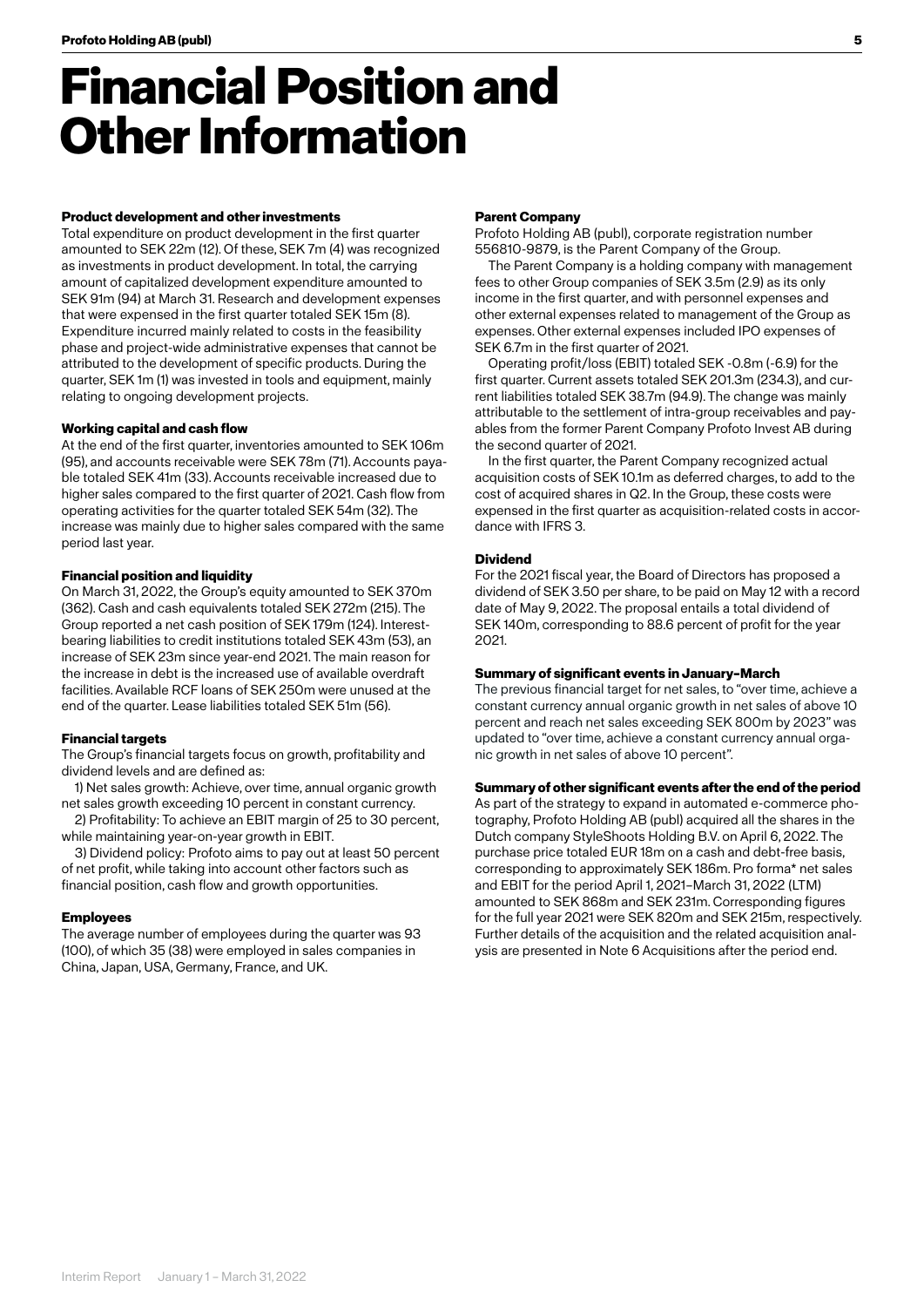### **Owners**

On March 31, 2022, Profoto had 1,473 known shareholders, of which the ten largest were:

|                            | Number of  |      |
|----------------------------|------------|------|
| Owners                     | shares     | ℅    |
| Anders and Helén Hedebark  | 15,127,321 | 37.8 |
| Conny Dufgran              | 6,003,000  | 15.0 |
| Lannebo Fonder             | 3,372,200  | 8.4  |
| Herenco Holding AB         | 2.122.203  | 5.3  |
| Svolder                    | 1.597.240  | 4.0  |
| Hans Eckerström            | 1,230,508  | 3.1  |
| Enter Fonder               | 1,062,648  | 2.7  |
| Nordnet Pensionsförsäkring | 777160     | 1.9  |
| Deka Investments           | 523,600    | 1.3  |
| <b>Strand Fonder</b>       | 507,066    | 1.3  |
|                            |            |      |

### **The Profoto share**

Profoto Holding AB (publ) has been listed on the Nasdaq OMX Stockholm Mid Cap list since July 1, 2021. The number of shares amounts to 40 million. A list of the largest shareholders is updated at the end of each month on the company's website https://investors.profoto.com.

### **Significant risks and uncertainties**

The Profoto Group is an international group exposed to operational risks, sector and market-related risks, legal and tax risks, as well as financial risks. The war in Ukraine has contributed to uncertainty in the global market, which may have a negative impact on Profoto's sales. Risk management is a normal part of the business and helps to create added value. Risk management is monitored by management and reported to the Board of Directors, which bears the ultimate responsibility. This includes the following risks:

#### Operational risks:

In the wake of the pandemic, there are short-term risks of supply chain disruptions and component shortages which may negatively impact Profoto's production and sales.

The Group is dependent on the supply of components for its products in order to be able to deliver to customers. Risks include loss of suppliers, delayed or non-delivery of products, or failure of products to meet quality requirements set by customers, which may damage Profoto's reputation.

The Group depends on maintaining its reputation and is exposed to the risk of negative publicity regarding the Profoto brand. This risk also includes the risk of safety defects in the products.

The Group depends on attracting and retaining key employees with the right skills for key positions.

A lack of innovation can lead to a significant reduction in net sales in the long term.

There is a risk that the Group may fail to achieve its growth strategy when acquiring other businesses, or fail in the integration of acquired companies, which may adversely affect its results and financial position.

The Group's operations and products are dependent on IT systems and cybersecurity, and disruptions or failures in critical systems can lead to unauthorized access, unavailability of systems, breaches of regulatory requirements, etc.

The Group has adopted a scalable business model and outsources all non-core activities. This risk can lead to a failure to meet the Group's high standards, as well as the risk that third party suppliers are under-resourced or that Profoto is not prioritized by these suppliers, resulting in non-delivery.

The Group relies on dealers for the sale and delivery of products to customers. Profoto may be negatively affected if dealers are restricted in their activities.

### Sector and market-related risks:

There is a risk that video filming will replace traditional still photography, which could result in some of the company's products becoming less relevant.

The Group operates in a competitive environment and is at risk of being challenged by competitors with greater financial resources and competitors from low-wage countries.

The Covid-19 outbreak has negatively impacted the global economy and may continue to have a negative impact on the Group's sales figures, financial position and future revenues due to the photo industry's heavy reliance on effects related to travel and events.

The Group operates in a global market, which exposes it to risks – mainly the risk of sales being adversely affected by changes in the political situation, the emergence of trade conflicts/wars or changes in customs and trade regulations.

#### Legal and tax risks:

The Group's operations depend on compliance with EU laws and regulations and EU directives on producer responsibility and on obtaining the necessary certifications for the Group's products. The Group is also exposed to the risk of noncompliance with international privacy policies, which may result in fines and claims, and negatively affect customer perception.

The Group and its competitive position depend on worldwide intellectual property rights. There is a risk that the Group's protection of registered intellectual property rights may prove inadequate or that current rights may not be granted. The Group may from time to time be involved in litigation, claims and other legal or administrative proceedings, in particular relating to intellectual property rights.

Risks related to misinterpretation of tax and customs rules may lead to incorrectly reported tax or customs declarations.

#### Financial risks:

The Group is exposed to currency risks, transactional exposure, and translation exposure. In addition, the Group is exposed to interest rate risk, as well as credit and counterparty risk, the latter referring to the risk that a counterparty fails to meet its contractual obligations.

The Group is exposed to the risk that the required financing is not available, or is delayed, resulting in a material increase in costs or a decrease in product development and staff costs.

Changes in the value of capitalized development expenditure and goodwill may have a negative impact on the Group's results and financial position if the impairment test results in a need for impairment.

A more comprehensive description of the risks is available in the 2021 Annual and Sustainability Report available at https://investors.profoto.com.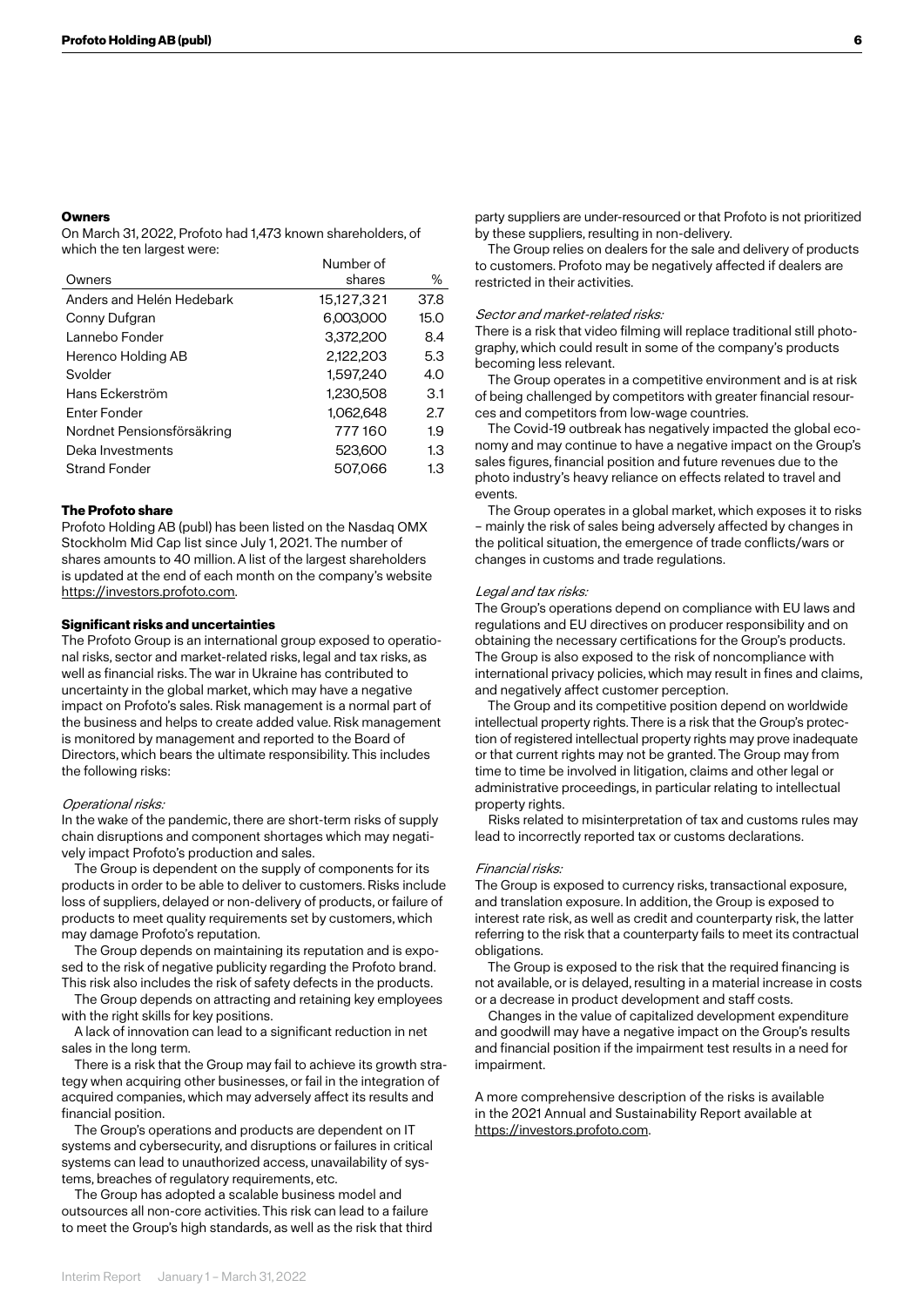## **Other information**

### **About Profoto**

Profoto was founded more than 50 years ago and has since then has been the world leader in lighting products for professional photographers, driving innovation and awareness of how to create better images through light. We know that light is the indispensable source in all image creation – regardless of camera or situation. Creating great images is about mastering and shaping light. The end users are professional photographers and commercial customers, including major consumer brands and e-commerce companies. The company is currently represented in over 60 markets globally. Net sales in 2021 totaled SEK 732m, with an adjusted EBIT margin of 32 percent. As of April 2022, Profoto had 139 employees at its headquarters in Stockholm and at subsidiaries in the US, Japan, China, Germany, France, the UK and the Netherlands.

### **Financial calendar**

Annual General Meeting 2022 – May 5, 2022 Interim Report Q2 2022 – July 22, 2022 Interim Report Q3 2022 – November 8, 2022

### **Conference call**

Profoto Holding AB (publ) will publish its interim report for the first quarter of 2022 on Thursday, May 5, at 8:00 am CEST. At 10:00 am CEST the same day, a webcast teleconference will be held where Anders Hedebark, President and CEO, will present the report together with Petter Sylvan, CFO. The presentation will be followed by a Q&A session. The presentation will be held in English. Those wishing to participate in the conference call in conjunction with the presentation should call in using the following numbers: from Sweden: +46 856642695, from UK: +44 3333009272, from the US: +1 6319131422 US-PIN: 48874020#. It is also possible to attend and listen to the presentation and the conference using the following web link: https://tv.streamfabriken. com/profoto-q1-2022.

### **For further information, please contact**

**Petter Sylvan,** CFO petter.sylvan@profoto.com +46 (0) 703 08 8060

**Amanda Åström**, Investor Relations amanda.astrom@profoto.com +46 (0) 736 79 3448

This information is insider information that Profoto Holding AB (publ) is obliged to make public pursuant to the EU Market Abuse Regulation. The information was submitted for publication through the abovementioned contact persons at 8:00 am CEST on May 5, 2022.

This interim report has not been reviewed by the company's auditors.

Stockholm May 5, 2022

Anders Hedebark President and CEO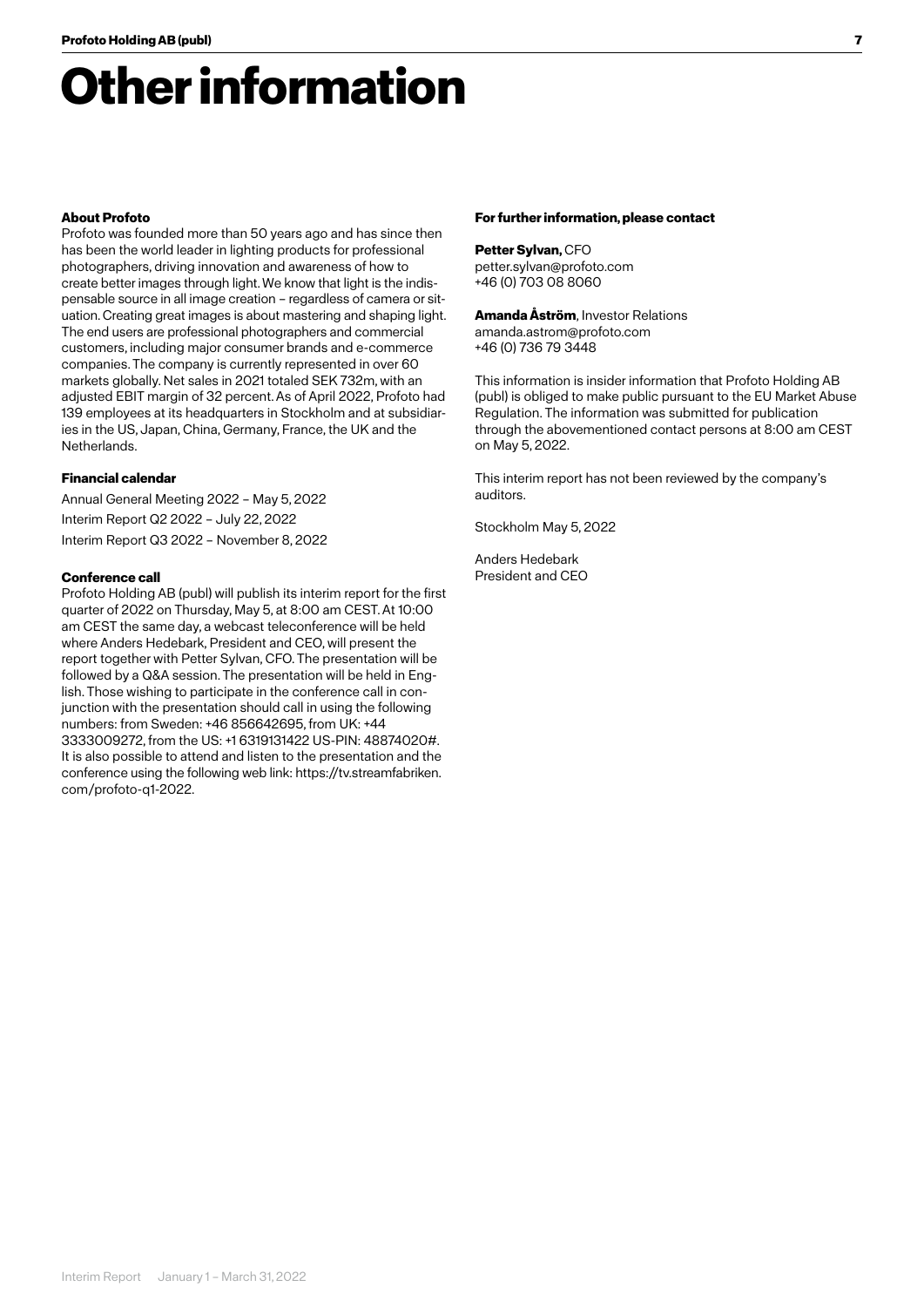## **Condensed consolidated financial statements**

## **Consolidated statement of profit and loss**

| <b>SEKm</b>                                             | <b>Note</b> | Jan-Mar<br>2022 | Jan-Mar<br>2021 | <b>Full year</b><br>2021 |
|---------------------------------------------------------|-------------|-----------------|-----------------|--------------------------|
| Net sales                                               | 2           | 196             | 153             | 732                      |
| Other operating income                                  |             | 9               | 3               | 11                       |
| <b>Total revenue</b>                                    |             | 206             | 156             | 744                      |
| Capitalized work for own account                        |             | 7               | 4               | 22                       |
| Goods                                                   |             | $-64$           | $-45$           | $-232$                   |
| Other external expenses                                 |             | $-43$           | $-34$           | $-142$                   |
| Personnel expenses                                      |             | $-27$           | $-29$           | $-117$                   |
| Depreciation, amortization and impairment of intangible |             |                 |                 |                          |
| assets and property, plant and equipment                |             | $-14$           | $-14$           | -57                      |
| Other operating expenses                                |             | -9              |                 | $-5$                     |
| <b>Operating profit/loss (EBIT)</b>                     |             | 55              | 40              | 212                      |
| <b>Finance income and costs</b>                         |             |                 |                 |                          |
| Finance income                                          |             | $\circ$         | 3               | 0                        |
| Finance costs                                           |             | $-2$            | 0               | $-3$                     |
| <b>Profit/loss before tax</b>                           |             | 53              | 42              | 209                      |
| Tax                                                     |             | $-14$           | $-11$           | $-51$                    |
| Profit/loss for the period                              |             | 40              | 31              | 158                      |
| Attributable to:                                        |             |                 |                 |                          |
| Owners of the Parent Company                            |             | 40              | 31              | 158                      |
| Basic and diluted earnings per share <sup>1</sup> , SEK |             | 0.99            | 0.78            | 3.95                     |

1) Calculated based on 40,000,000 ordinary shares, basic and diluted (retroactive adjustment due to share split of periods prior to the second quarter of 2021).

### **Consolidated statement of comprehensive income**

| <b>SEKm</b>                                                                                                     | <b>Note</b> | Jan-Mar<br>2022 | Jan-Mar<br>2021 | <b>Full year</b><br>2021 |
|-----------------------------------------------------------------------------------------------------------------|-------------|-----------------|-----------------|--------------------------|
| Profit/loss for the period                                                                                      |             | 40              | 31              | 158                      |
| Other comprehensive income, items that may be reclassified<br>to the consolidated statement of profit and loss: |             |                 |                 |                          |
| Translation differences for the period                                                                          |             | -1              | -3              | -5                       |
| Total comprehensive income for the period                                                                       |             | 39              | 28              | 153                      |
| Attributable to:                                                                                                |             |                 |                 |                          |
| Parent Company shareholders                                                                                     |             | 39              | 28              | 153                      |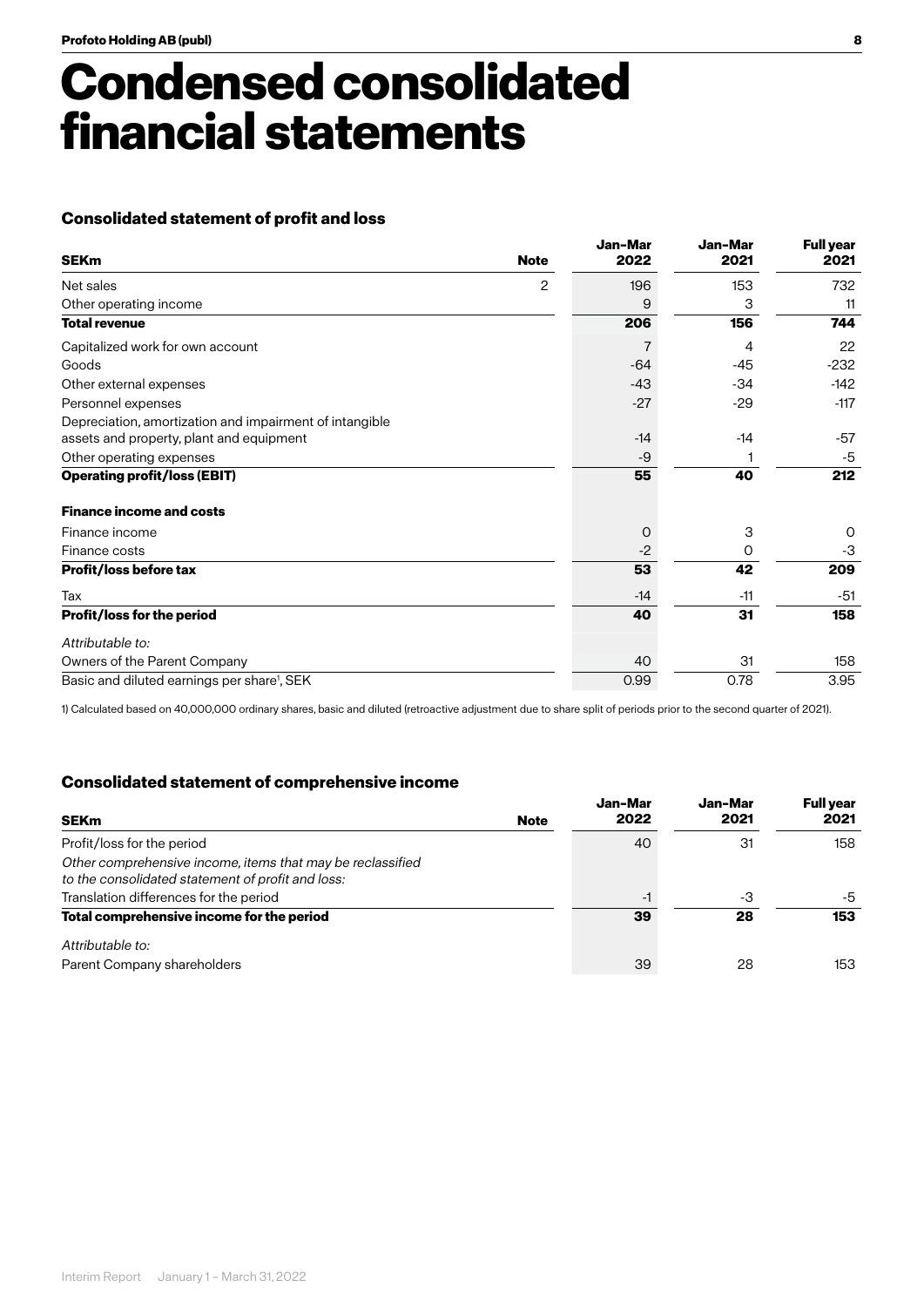## **Condensed consolidated statement of financial position**

| <b>SEKm</b>                              | <b>Note</b>    | <b>Mar 31</b><br>2022 | <b>Mar 31</b><br>2021 | <b>Dec 31</b><br>2021 |
|------------------------------------------|----------------|-----------------------|-----------------------|-----------------------|
| <b>ASSETS</b>                            |                |                       |                       |                       |
| <b>Non-current assets</b>                |                |                       |                       |                       |
| Intangible assets                        | $\overline{4}$ |                       |                       |                       |
| Capitalized development expenditure      |                | 91                    | 94                    | 91                    |
| Software                                 |                | 11                    | 18                    | 13                    |
| Licenses                                 |                | 3                     |                       | 3                     |
| <b>Total intangible assets</b>           |                | 104                   | 114                   | 106                   |
| <b>Property, plant and equipment</b>     |                |                       |                       |                       |
| Leased assets                            |                | 48                    | 54                    | 49                    |
| Equipment, tools and installations       |                | 21                    | 26                    | 23                    |
| Leasehold improvements                   |                | $\overline{c}$        | 4                     | $\mathbf{2}$          |
| Total property, plant and equipment      |                | 71                    | 84                    | 75                    |
| <b>Financial assets</b>                  |                | $\mathbf{2}$          | 2                     | $\mathbf{2}$          |
| <b>Deferred tax assets</b>               |                | 16                    | 19                    | 16                    |
| <b>Total non-current assets</b>          |                | 193                   | 218                   | 199                   |
| <b>Current assets</b>                    |                |                       |                       |                       |
| <b>Inventories</b>                       |                | 106                   | 95                    | 99                    |
| <b>Current receivables</b>               |                |                       |                       |                       |
| Accounts receivable                      |                | 78                    | 71                    | 69                    |
| Current receivables from Group companies | 3              |                       | 102                   |                       |
| Other current assets                     |                | $\mathbf{2}$          | 2                     | 5                     |
| Prepayments and accrued income           |                | 5                     | 6                     | 6                     |
| <b>Total current receivables</b>         |                | 85                    | 181                   | 80                    |
| <b>Cash and cash equivalents</b>         |                | 272                   | 215                   | 206                   |
| <b>Total current assets</b>              |                | 463                   | 491                   | 386                   |
| <b>TOTAL ASSETS</b>                      |                | 656                   | 710                   | 585                   |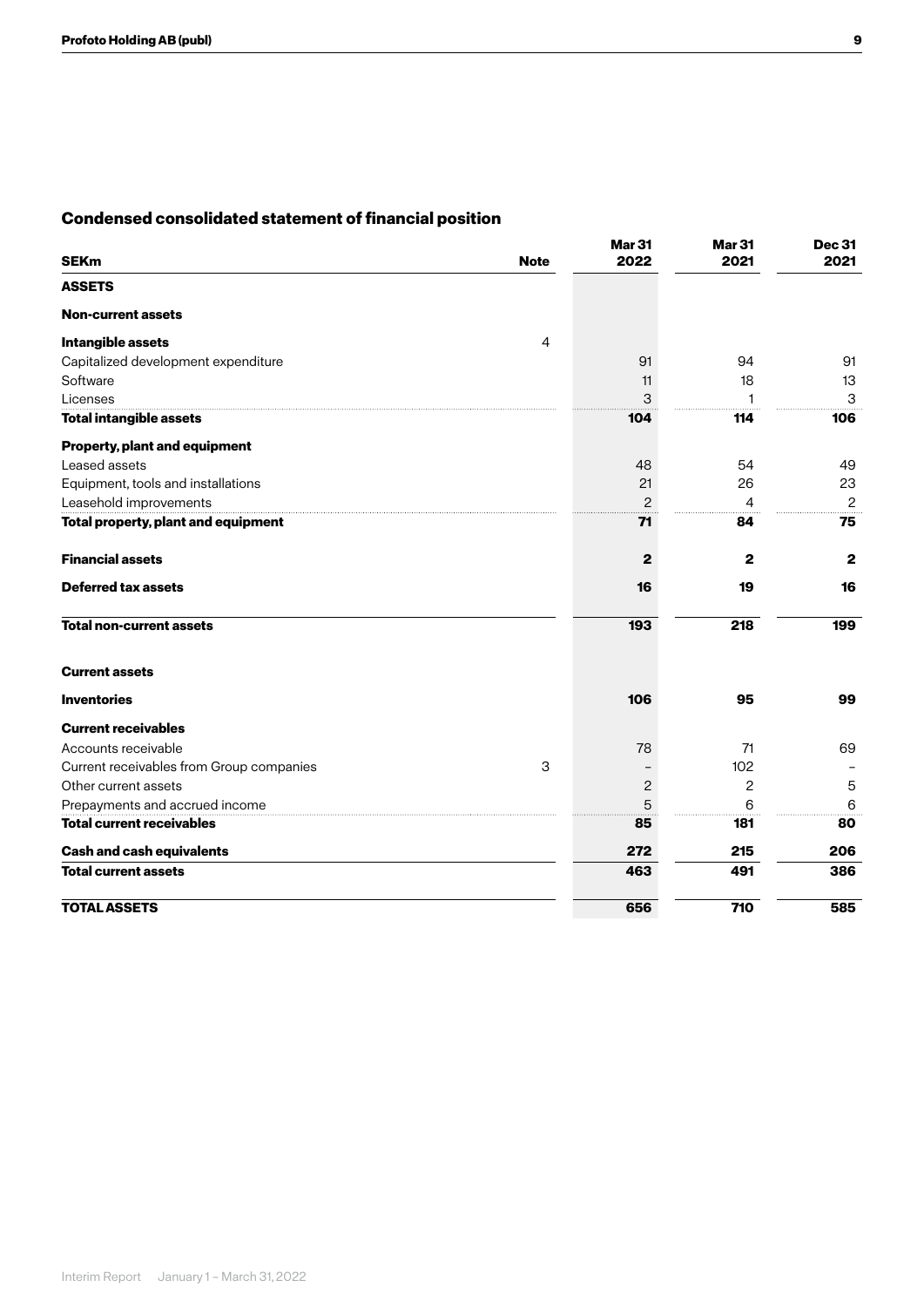| <b>SEKm</b>                            | <b>Note</b> | <b>Mar 31</b><br>2022 | <b>Mar 31</b><br>2021 | <b>Dec 31</b><br>2021 |
|----------------------------------------|-------------|-----------------------|-----------------------|-----------------------|
| <b>EQUITY AND LIABILITIES</b>          |             |                       |                       |                       |
| <b>Total equity</b>                    |             | 370                   | 362                   | 331                   |
| <b>Non-current liabilities</b>         |             |                       |                       |                       |
| Liabilities to credit institutions     |             | 5                     | 8                     | 6                     |
| Lease liabilities                      |             | 41                    | 45                    | 43                    |
| Provisions                             |             | 8                     | 8                     | 7                     |
| Deferred tax liabilities               |             | 54                    | 52                    | 54                    |
| <b>Total non-current liabilities</b>   |             | 108                   | 114                   | 110                   |
| <b>Current liabilities</b>             |             |                       |                       |                       |
| Liabilities to credit institutions     |             | 38                    | 45                    | 14                    |
| Lease liabilities                      |             | 10                    | 11                    | 9                     |
| Provisions                             |             | 5                     | 4                     | 5                     |
| Accounts payable                       |             | 41                    | 33                    | 46                    |
| Current liabilities to Group companies | 3           |                       | 83                    |                       |
| Current tax liabilities                |             | 18                    | 2                     | 9                     |
| Other current liabilities              |             | 13                    | 5                     | 6                     |
| Accrued expenses and deferred income   |             | 52                    | 50                    | 55                    |
| <b>Total current liabilities</b>       |             | 177                   | 234                   | 144                   |
| <b>TOTAL EQUITY AND LIABILITIES</b>    |             | 656                   | 710                   | 585                   |

| <b>Consolidated statement of changes in equity</b> |                         |                               | <b>Retained</b><br>earnings,<br>including |                     |
|----------------------------------------------------|-------------------------|-------------------------------|-------------------------------------------|---------------------|
| <b>SEKm</b>                                        | <b>Share</b><br>capital | <b>Translation</b><br>reserve | profit/loss<br>for the period             | <b>Total equity</b> |
| Opening balance January 1, 2022                    |                         | -6                            | 336                                       | 331                 |
| Profit/loss for the period                         |                         |                               | 40                                        | 40                  |
| Total other comprehensive income                   |                         |                               |                                           |                     |
| Total comprehensive income                         | O                       | -1                            | 40                                        | 39                  |
| <b>Closing balance at March 31, 2022</b>           |                         | $-7$                          | 376                                       | 370                 |
| <b>Opening balance January 1, 2021</b>             | Ω                       | -1                            | 335                                       | 334                 |
| Profit/loss for the period                         |                         |                               | 31                                        | 31                  |
| Total other comprehensive income                   |                         | -3                            |                                           | -3                  |
| Total comprehensive income                         |                         | -3                            | 31                                        | 28                  |
| <b>Closing balance at March 31, 2021</b>           | Ο                       | -4                            | 366                                       | 362                 |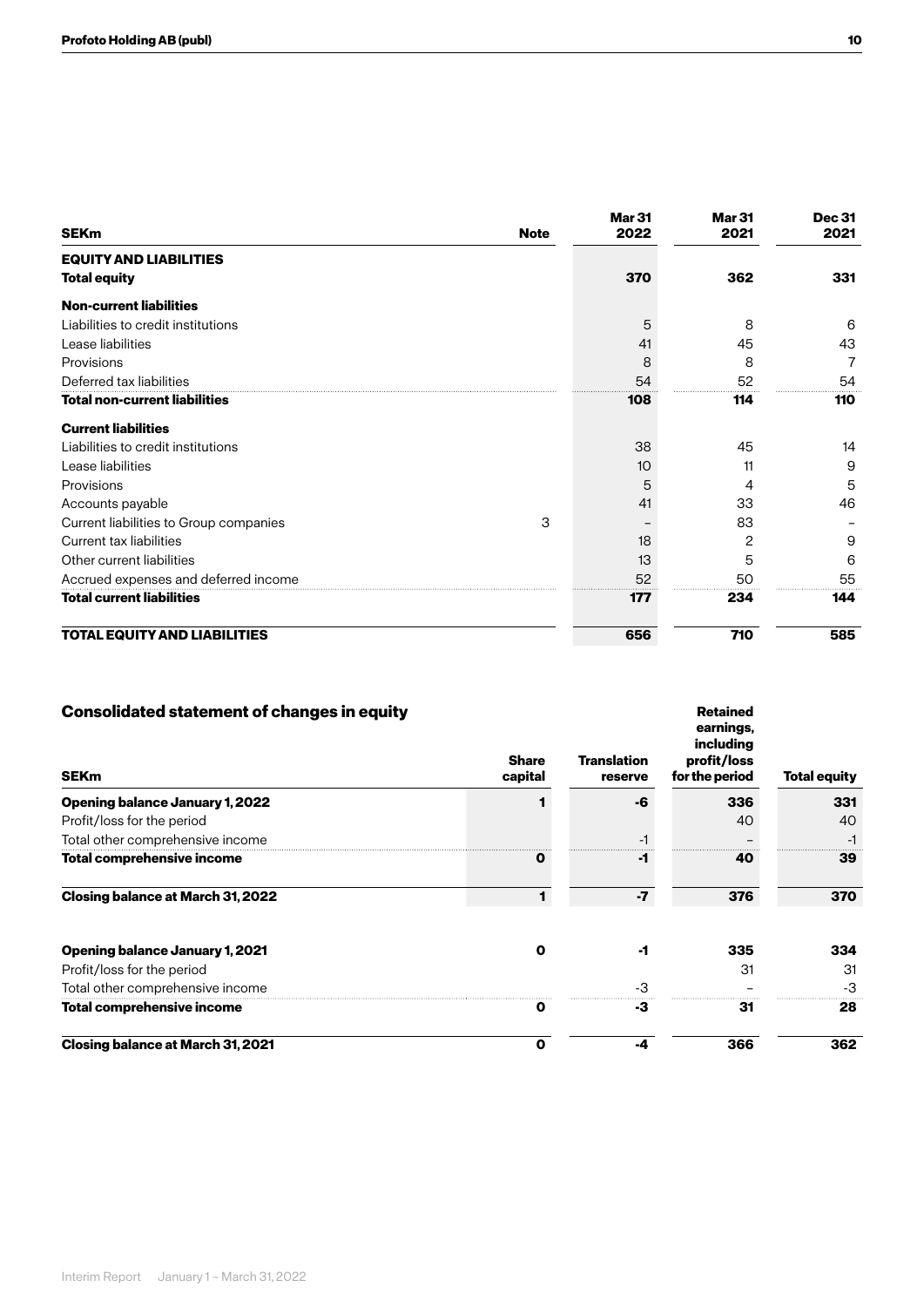## **Consolidated statement of cash flows**

| <b>SEKm</b>                                                           | <b>Note</b> | Jan-Mar<br>2022 | Jan-Mar<br>2021 | <b>Full year</b><br>2021 |
|-----------------------------------------------------------------------|-------------|-----------------|-----------------|--------------------------|
| <b>Cash flow from operating activities</b>                            |             |                 |                 |                          |
| Operating profit/loss                                                 |             | 55              | 40              | 212                      |
| Adjustments for non-cash items:                                       |             |                 |                 |                          |
| Depreciation, amortization and impairment of non-current assets       |             | 14              | 14              | 57                       |
| Adjustments for other non-cash items                                  |             |                 |                 | 4                        |
| Interest received                                                     |             | 0               | 0               | O                        |
| Interest paid                                                         |             | 0               | -1              | $-2$                     |
| Income tax paid                                                       |             | -5              | $-7$            | $-36$                    |
| Cash flow from operating activities before changes in working capital |             | 65              | 48              | 235                      |
| <b>Changes in working capital</b>                                     |             |                 |                 |                          |
| Decrease (+) / increase (-) in inventories                            |             | -6              | -1              | -6                       |
| Decrease (+) / increase (-) in accounts receivable                    |             | -9              | -6              | $-2$                     |
| Decrease (+) / increase (-) in other receivables                      |             | 4               | 4               | $\circ$                  |
| Decrease (-) / increase (+) in accounts payable                       |             | -5              | -11             | $\Omega$                 |
| Decrease (-) / increase (+) in other current liabilities              |             | 6               | 8               | 13                       |
| <b>Cash flow from operating activities</b>                            |             | 54              | 42              | 240                      |
| <b>Investing activities</b>                                           |             |                 |                 |                          |
| Investments in intangible assets                                      |             | -7              | -4              | -24                      |
| Acquisition of property, plant and equipment                          |             | $-1$            | -1              | -6                       |
| Intra-group loans given <sup>1</sup>                                  |             |                 | $-83$           | $-116$                   |
| Intra-group loans repaid <sup>1</sup>                                 |             |                 |                 |                          |
| <b>Cash flow from investing activities</b>                            |             | -8              | -88             | $-146$                   |
| <b>Financing activities</b>                                           |             |                 |                 |                          |
| Repayment of external loans                                           |             | O               | $\Omega$        | -34                      |
| Amortization of leasing liability                                     |             | $-2$            | -3              | $-11$                    |
| New loans                                                             |             | 24              | 12              | 13                       |
| Repaid intercompany liabilities <sup>2</sup>                          |             |                 |                 | $-103$                   |
| <b>Cash flow from financing activities</b>                            |             | 21              | 9               | -135                     |
| Cash flow for the period                                              |             | 67              | $-37$           | $-42$                    |
| Cash and cash equivalents at beginning of period                      |             | 206             | 254             | 254                      |
| Exchange rate differences in cash and cash equivalents                |             | $-1$            | -3              | $-7$                     |
| Cash and cash equivalents at end of period                            |             | 272             | 215             | 206                      |

1) Intra-group loans given and repaid in investing activities relate to lending to and repayment from the former Parent Company Profoto Invest AB. 2) Repayment of intercompany liabilities in financing activities refers to the repayment of the loan from the former Parent Company Profoto Invest AB, which was

settled in full at the end of Q2 2021. The dividend that was approved from 2020 to Profoto Invest AB of SEK 156m is included in the residual debt that was repaid and settled in full.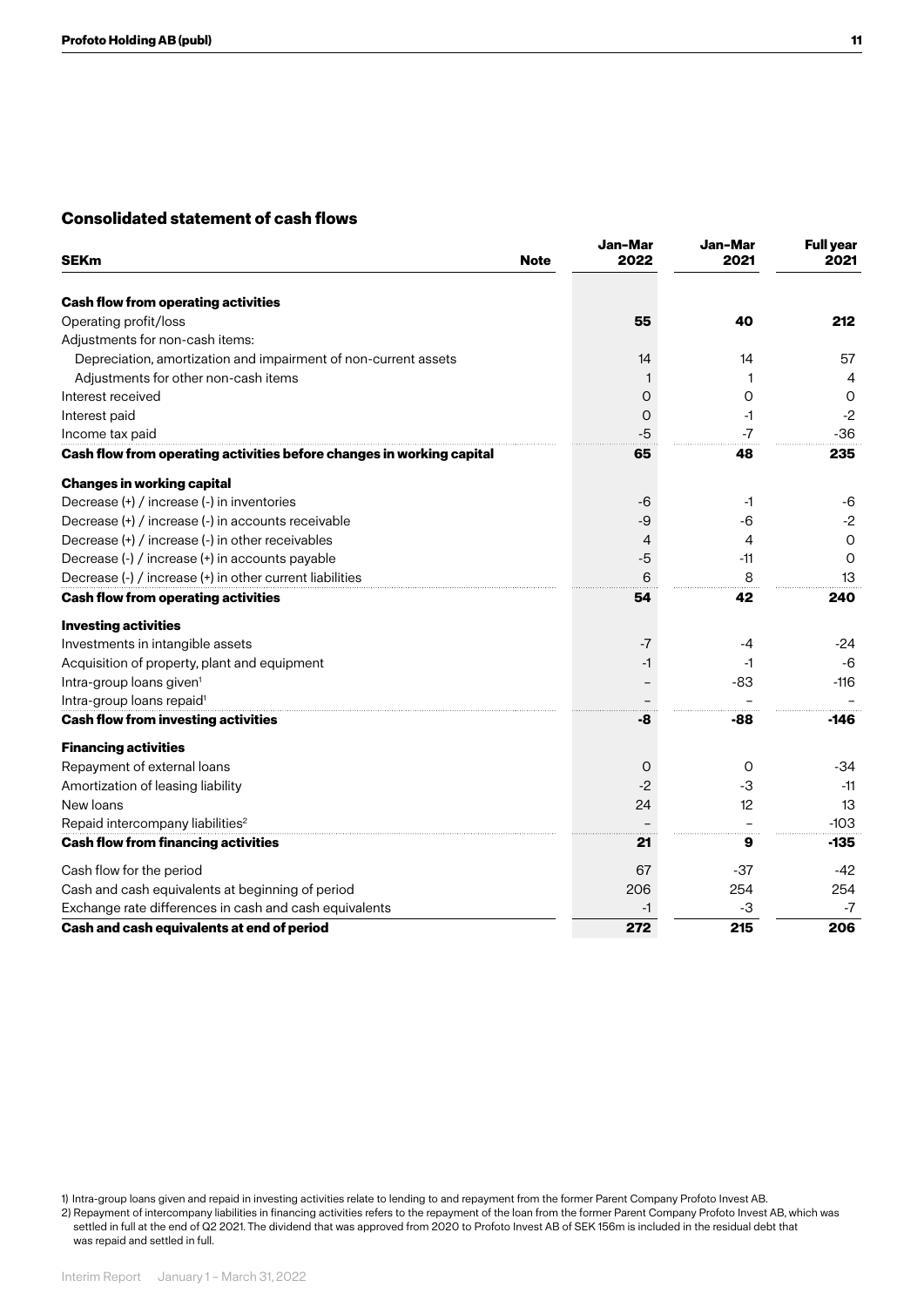## **Condensed Parent Company financial statements**

## **Parent Company Income Statement**

| <b>SEKm</b>                                   | <b>Note</b> | Jan-Mar<br>2022 | Jan-Mar<br>2021 | <b>Full year</b><br>2021 |
|-----------------------------------------------|-------------|-----------------|-----------------|--------------------------|
| Net sales                                     |             | 3.6             | 2.9             | 11.7                     |
| <b>Operating expenses</b>                     |             |                 |                 |                          |
| Other external expenses                       |             | $-1.6$          | $-7.2$          | $-26.5$                  |
| Personnel expenses                            |             | $-2.8$          | $-2.6$          | $-12.4$                  |
| Other operating expenses                      |             | 0.0             | 0.0             | 0.0                      |
| <b>Operating profit/loss (EBIT)</b>           |             | $-0.8$          | $-6.9$          | $-27.3$                  |
| <b>Profit/loss from financial items</b>       |             |                 |                 |                          |
| Income from participations in Group companies |             |                 |                 | 153.0                    |
| Interest and similar expenses                 |             | 0.0             | O.O             | 0.0                      |
| <b>Profit after financial items</b>           |             | $-0.8$          | -6.9            | 125.7                    |
| Appropriations                                |             |                 |                 | 51.9                     |
| <b>Profit/loss before tax</b>                 |             | $-0.8$          | -6.9            | 177.6                    |
| Tax on profit for the period                  |             | 0.2             | 0.0             | $-9.7$                   |
| Profit/loss for the period                    |             | $-0.5$          | $-6.9$          | 167.9                    |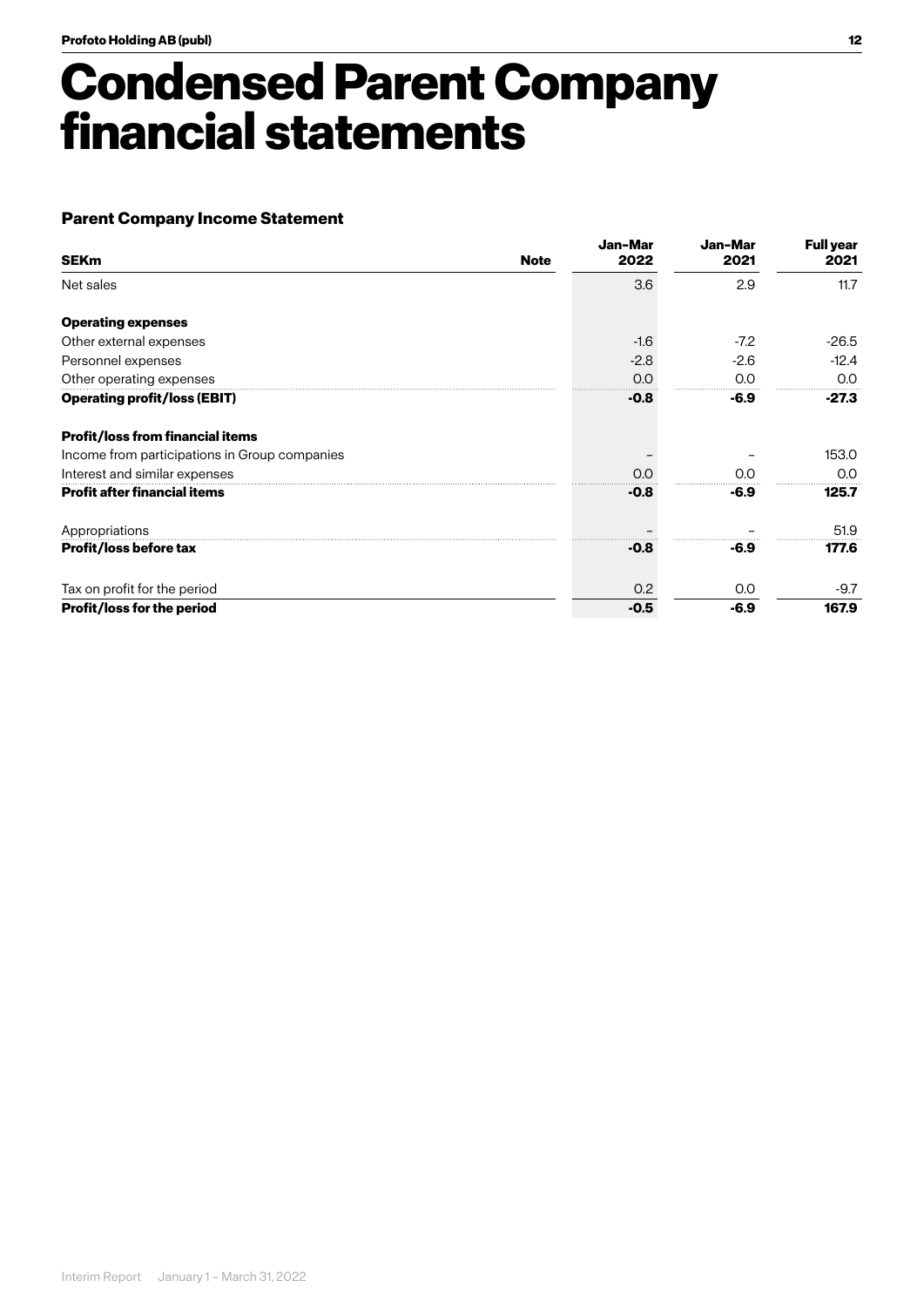## **Parent Company balance sheet**

| <b>SEKm</b><br><b>Note</b>                    | <b>Mar 31</b><br>2022 | Mar <sub>31</sub><br>2021 | <b>Dec 31</b><br>2021 |
|-----------------------------------------------|-----------------------|---------------------------|-----------------------|
| <b>ASSETS</b>                                 |                       |                           |                       |
| <b>Non-current assets</b>                     |                       |                           |                       |
| <b>Financial assets</b>                       |                       |                           |                       |
| Participations in Group companies             | 32.0                  | 32.0                      | 32.0                  |
| <b>Total non-current assets</b>               | 32.0                  | 32.0                      | 32.0                  |
| Deferred tax assets                           | 1.4                   | 6.1                       | 1.3                   |
| <b>Current assets</b>                         |                       |                           |                       |
| 3<br>Current receivables from Group companies | 189.7                 | 233.3                     | 199.5                 |
| Other current receivables                     | 0.5                   | 0.8                       | 0.5                   |
| Prepayments and accrued income                | 11.1                  | O.1                       | 0.9                   |
| <b>Total current receivables</b>              | 201.3                 | 234.3                     | 200.9                 |
| <b>Cash and cash equivalents</b>              | 0.0                   | 0.1                       | 0.0                   |
| <b>Total current assets</b>                   | 201.3                 | 234.4                     | 200.9                 |
| <b>ASSETS</b>                                 | 234.6                 | 272.4                     | 234.2                 |
| <b>EQUITY AND LIABILITIES</b>                 |                       |                           |                       |
| <b>Equity</b>                                 |                       |                           |                       |
| <b>Restricted equity</b>                      |                       |                           |                       |
| Share capital                                 | 0.5                   | O.1                       | 0.5                   |
| <b>Total restricted equity</b>                | 0.5                   | 0.1                       | 0.5                   |
| <b>Unrestricted equity</b>                    |                       |                           |                       |
| Retained earnings                             | 195.9                 | 184.3                     | 28.0                  |
| Profit/loss for the period                    | $-0.5$                | $-6.9$                    | 167.9                 |
| <b>Total unrestricted equity</b>              | 195.4                 | 177.4                     | 195.9                 |
| <b>Total equity</b>                           | 195.9                 | 177.5                     | 196.4                 |
| <b>Current liabilities</b>                    |                       |                           |                       |
| Accounts payable                              | 0.3                   | 0.5                       | 0.3                   |
| 3<br>Current liabilities to Group companies   | 25.8                  | 82.8                      | 24.7                  |
| Current tax liabilities                       | 4.6                   | 0.0                       | 4.9                   |
| Other current liabilities                     | 2.3                   | 0.9                       | 1.2                   |
| Accrued expenses and deferred income          | 5.7                   | 10.7                      | 6.7                   |
| <b>Total current liabilities</b>              | 38.7                  | 94.9                      | 37.8                  |
| <b>TOTAL EQUITY AND LIABILITIES</b>           | 234.6                 | 272.4                     | 234.2                 |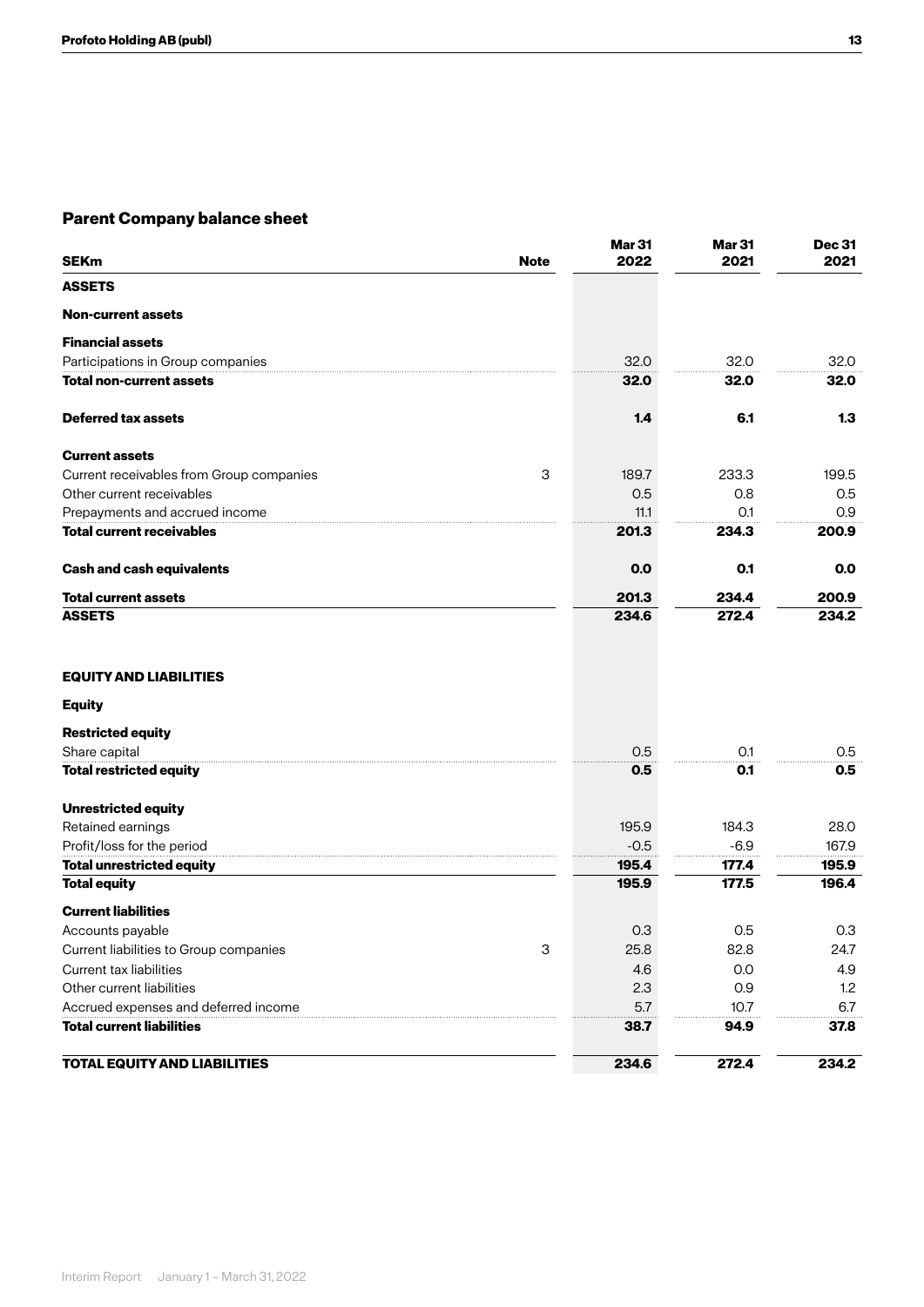## **Parent Company Statement of Cash Flows**

| <b>SEKm</b>                                                           | Jan-Mar<br>2022<br><b>Note</b> | Jan-Mar<br>2021 | <b>Full year</b><br>2021 |
|-----------------------------------------------------------------------|--------------------------------|-----------------|--------------------------|
| <b>Cash flow from operating activities</b>                            |                                |                 |                          |
| Operating profit/loss                                                 | $-0.8$                         | $-6.9$          | $-27.3$                  |
|                                                                       |                                |                 |                          |
| Income tax paid                                                       | $-0.1$                         | $-0.1$          | 0.2                      |
| Cash flow from operating activities before changes in working capital | -0.9                           | $-7.0$          | $-27.1$                  |
| <b>Changes in working capital</b>                                     |                                |                 |                          |
| Decrease (+) / increase (-) in other receivables                      | $-0.3$                         | $-0.1$          | $-0.8$                   |
| Decrease (-) / increase (+) in accounts payable                       | 0.0                            | O.1             | $-3.1$                   |
| Decrease (-) / increase (+) in other current liabilities              | O.1                            | 6.8             | 3.1                      |
| Cash flow from operating activities                                   | $-1.2$                         | $-0.2$          | $-27.9$                  |
| <b>Cash flow from investing activities</b>                            | 0.0                            | 0.0             | 0.0                      |
| <b>Financing activities</b>                                           |                                |                 |                          |
| Change in intercompany liabilities                                    | 1.2                            | 0.0             | 27.6                     |
| Change in short-term financial liabilities                            |                                | $-0.1$          |                          |
| <b>Cash flow from financing activities</b>                            | 1.2                            | -0.1            | 27.6                     |
| Cash flow for the period                                              | 0.0                            | $-0.2$          | $-0.3$                   |
| Cash and cash equivalents at beginning of period                      | 0.0                            | 0.3             | 0.3                      |
| Cash and cash equivalents at end of period                            | 0.0                            | 0.1             | 0.0                      |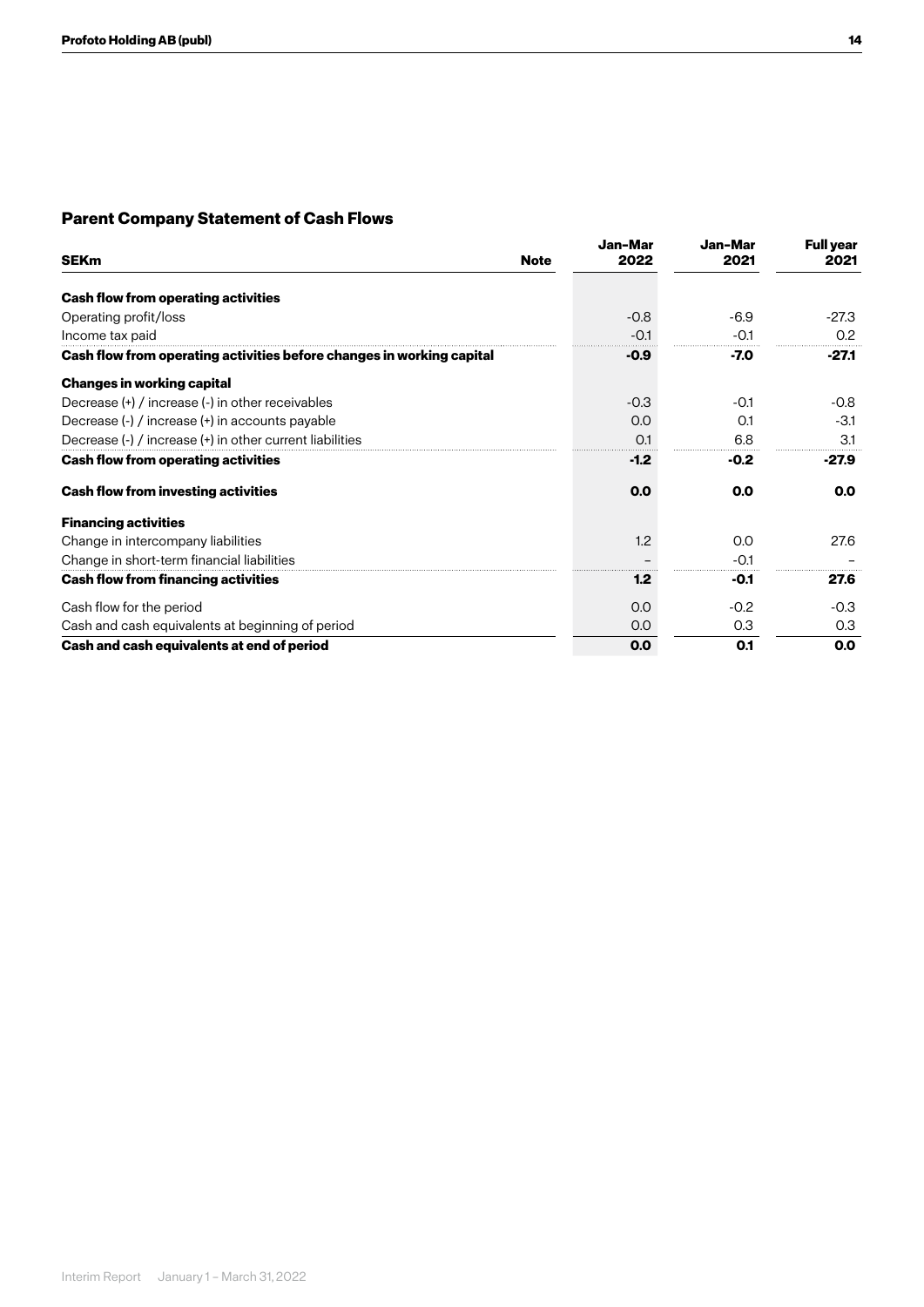

#### **Note 1 Accounting policies and general information**

This consolidated year-end report has been prepared in accordance with IAS 34 Interim Financial Reporting and the applicable provisions of the Swedish Annual Accounts Act. The interim report for the Parent Company has been prepared in accordance with Chapter 9 Interim Report of the Swedish Annual Accounts Act. Disclosures in accordance with IAS 34 are presented in the financial statements and their notes, as well as in the remaining sections of the interim report.

The same accounting policies and calculation basis as in the last annual report have been applied for the Group and the Parent Company.

There are no material differences between the fair value and the carrying amount of financial assets or liabilities.

Additional accounting standards in 2022 have not had a significant impact on the Group's financial statements.

### **Note 2 Operating segments and allocation of revenue**

The Profoto Group consists of a single operating segment. Product development, sourcing, manufacturing and marketing are all managed at the Groupwide level, while sales are conducted in three regions, EMEA, Americas and APAC. Internal monthly

follow-up focuses on the Group as a whole, in addition to the geographical sales data that are presented at levels other than the Group level.

| <b>SEKm</b>            | Jan-Mar<br>2022 | Jan-Mar<br>2021 | <b>Full year</b><br>2021 |
|------------------------|-----------------|-----------------|--------------------------|
| <b>EMEA</b>            | 73              | 53              | 248                      |
| Americas               | 87              | 51              | 306                      |
| APAC                   | 36              | 48              | 179                      |
| <b>Total net sales</b> | 196             | 153             | 732                      |

### **Note 3 Related party transactions**

Related party transactions include payments to Board members and senior executives, as well as intra-group transactions with the former ultimate Parent Company, Profoto Invest AB, up until June 30, 2021. Compensation levels are determined on commercial grounds.

Transactions with the ultimate Parent Company, Profoto Invest AB, up until July 5, 2021, consisted of intra-group loans, anticipated dividends, shareholder contributions and Group contributions in 2021. The purpose of the loan was to finance repayment of external loans from credit institutions. The loan to the ultimate Parent Company was interest-free and was settled in the second quarter of 2021. Closing balances are recognized in the table for the Group and the Parent Company, respectively.

The Parent Company invoices the subsidiary Profoto AB a monthly management fee of SEK 1.2m (1.0). The level of monthly invoicing is determined annually and is based on the Groupwide fixed costs of the Parent Company. In the first quarter of 2022, the Parent Company's income from invoiced management fees totaled SEK 3.5m (2.9). The Parent Company has issued a general guarantee on behalf of its subsidiary; see Note 5.

| <b>Group SEKm</b>                                                 | <b>Mar 31</b><br>2022 | <b>Mar 31</b><br>2021       | <b>Dec 31</b><br>2021 |
|-------------------------------------------------------------------|-----------------------|-----------------------------|-----------------------|
| Receivables<br>from the Parent<br>Company<br>Profoto Invest<br>ΑB |                       | 102                         |                       |
| Liabilities to<br>the Parent<br>Company<br>Profoto Invest         |                       |                             |                       |
| AB                                                                |                       | -83                         |                       |
| <b>Total</b><br><b>Parent</b><br>Company<br><b>SEKm</b>           | <b>Mar 31</b><br>2022 | 19<br><b>Mar 31</b><br>2021 | <b>Dec 31</b><br>2021 |
| Intercompany<br>receivables                                       | 189.7                 | 233.3                       | 199.5                 |
| Intercompany<br>liabilities                                       | $-25.8$               |                             | $-24.7$               |
| Liabilities<br>to Parent<br>Company                               |                       | $-82.8$                     |                       |

**Total 163.9 150.5 174.8**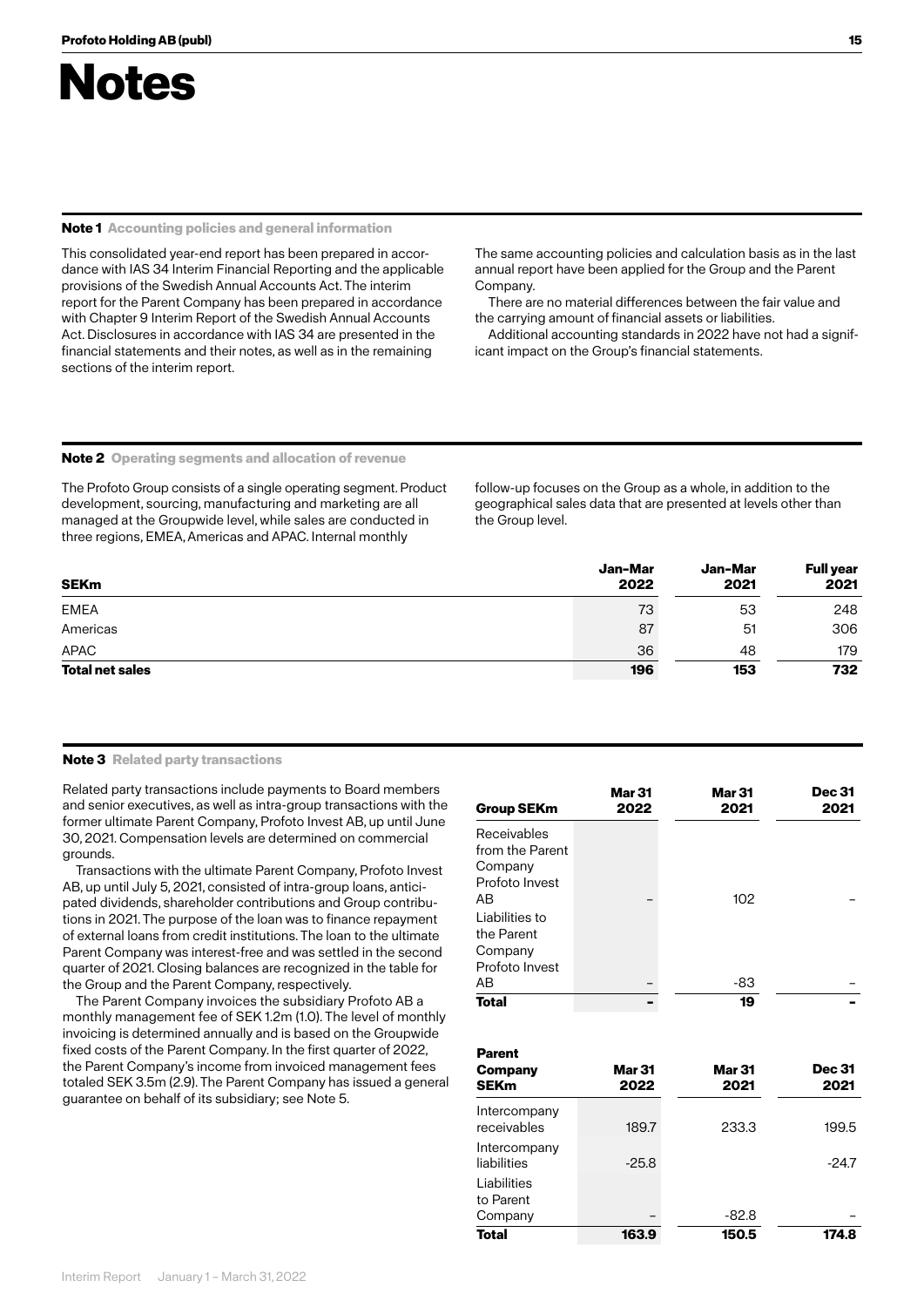**Note 4 Intangible assets**

| <b>SEKm</b>                                                                                  | <b>Capitalized</b><br>development<br>expenditure | <b>Software</b> | <b>Licenses</b> | <b>Total</b> |
|----------------------------------------------------------------------------------------------|--------------------------------------------------|-----------------|-----------------|--------------|
|                                                                                              |                                                  |                 |                 |              |
| Opening accumulated cost, January 1, 2022                                                    | 236                                              | 31              | 4               | 271          |
| Acquisitions                                                                                 |                                                  |                 |                 |              |
| Capitalized development expenditure<br>Closing accumulated acquisition value, March 31, 2022 | 243                                              | 31              |                 | 278          |
|                                                                                              |                                                  |                 |                 |              |
| <b>Opening amortization, January 1, 2022</b>                                                 | $-126$                                           | $-18$           | $-2$            | $-146$       |
| Amortization for the period                                                                  |                                                  |                 | Ω               | -9           |
| Closing accumulated amortization at March 31, 2022                                           | -133                                             | -20             | -2              | -155         |
| <b>Opening impairment, January 1, 2022</b>                                                   | $-19$                                            |                 |                 | $-19$        |
| Closing accumulated impairment, March 31, 2022                                               | -19                                              |                 |                 | -19          |
| Carrying amount, March 31, 2022                                                              | 91                                               | 11              | 3               | 104          |
| Opening accumulated cost, January 1, 2021                                                    | 214                                              | 31              | $\mathbf{2}$    | 246          |
| Acquisitions                                                                                 |                                                  |                 |                 |              |
| Capitalized development expenditure                                                          |                                                  |                 |                 |              |
| <b>Closing accumulated acquisition value, March 31, 2021</b>                                 | 218                                              | 31              | 2               | 251          |
| <b>Opening amortization January 1, 2021</b>                                                  | -97                                              | $-12$           | -1              | $-109$       |
| Amortization for the period                                                                  | -8                                               |                 | 0               | -9           |
| <b>Closing accumulated amortization March 31, 2021</b>                                       | -105                                             | -12             | -1              | -118         |
| <b>Opening impairment January 1, 2021</b>                                                    |                                                  |                 |                 |              |
| Impairment for the period                                                                    | $-19$                                            |                 |                 | $-19$        |
| <b>Closing accumulated impairment, March 31, 2021</b>                                        | -19                                              |                 |                 | -19          |
| <b>Carrying amount, March 31, 2021</b>                                                       | 94                                               | 18              |                 | 114          |

### **Note 5 Pledged assets and contingent liabilities**

| Group<br><b>SEKm</b>         | <b>Mar 31</b><br>2022 | <b>Mar 31</b><br>2021 | <b>Dec 31</b><br>2021 |
|------------------------------|-----------------------|-----------------------|-----------------------|
| <b>Pledged</b><br>collateral |                       |                       |                       |
| Floating charge              |                       | 40                    | 40                    |
| Pledges on                   |                       |                       |                       |
| accounts                     |                       |                       |                       |
| receivable and               |                       |                       |                       |
| inventories of               |                       |                       |                       |
| group compa-                 |                       |                       |                       |
| nies                         | 53                    | 50                    | 57                    |
| <b>Total</b>                 | 53                    | 90                    | 97                    |
| Contingent                   |                       |                       |                       |
| <b>liabilities</b>           |                       |                       |                       |
| Swedish                      |                       |                       |                       |
| Customs                      |                       |                       |                       |
| Service                      |                       |                       |                       |
| Total                        | 1                     |                       | 1                     |

Company mortgage of SEK 40m was returned to borrowing group companies on February 3, 2022. The Parent Company has issued a general guarantee on behalf of Profoto AB, 556115-5838. No outstanding liabilities are covered by the guarantee at the balance sheet date.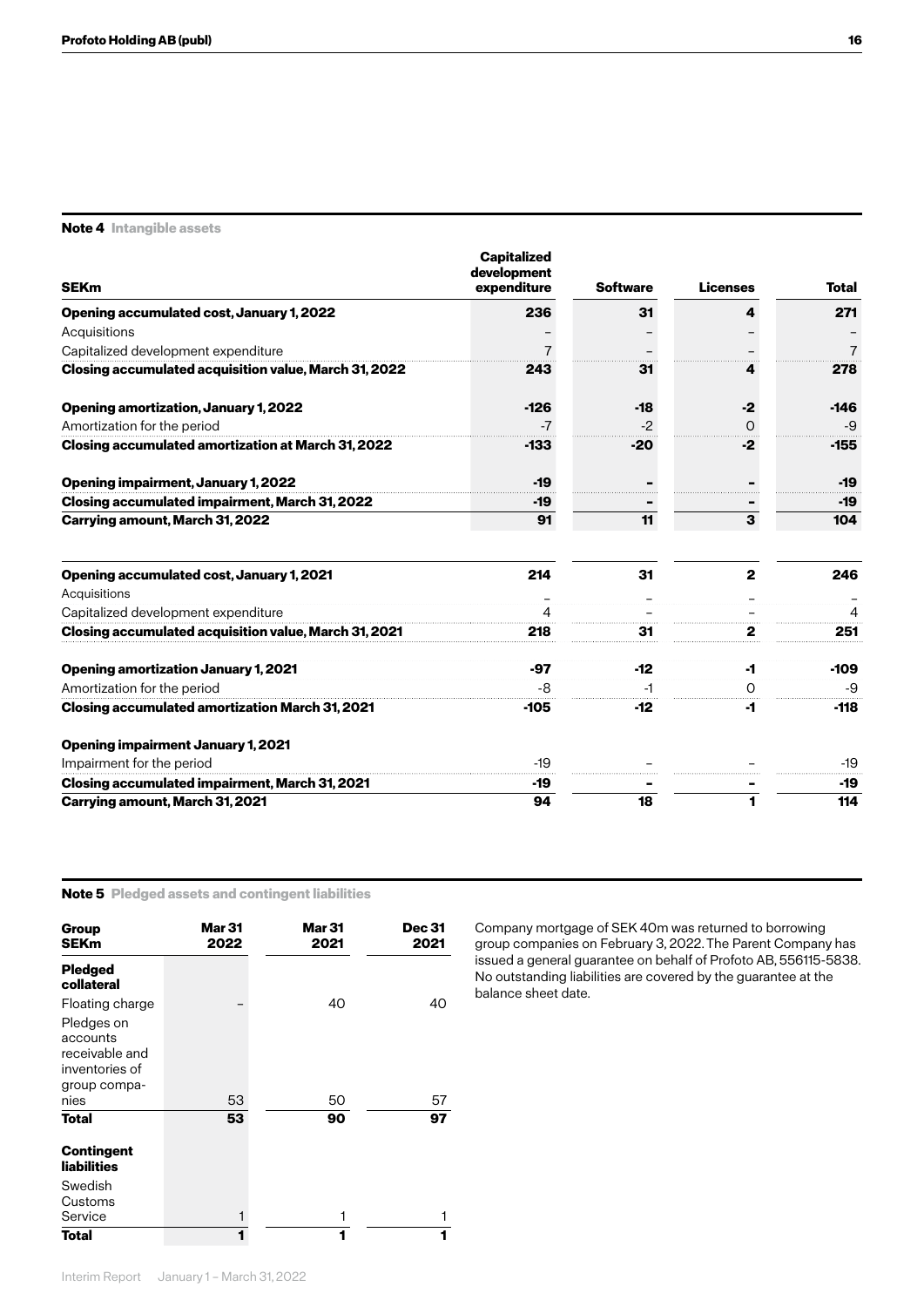### **Note 6 Acquisitions after the end of the period**

On April 6, 2022, Profoto Holding AB (publ) entered into an agreement to acquire 100 percent of the shares in StyleShoots Holding B.V (StyleShoots). Acquisition took place on the same day, April 6, and StyleShoots is consolidated with Profoto as of this date.

StyleShoots is a leading full-service fashion e-commerce photography company with 41 employees, headquartered in Haarlem, the Netherlands. StyleShoots operates in a different part of the market than Profoto, and by working together Profoto and StyleShoots are expected to have the opportunity to jointly push StyleShoots' expansion in an attractive market using Profoto's organization and solid experience in global geographic expansion.

StyleShoots had sales of SEK 88m in 2021, and if the company had been acquired on January 1, 2022, the Group's sales for Q1 2022 would have increased by SEK 24m to SEK 220m, and the Group's operating profit (EBIT), would have been estimated to stay unchanged at SEK 55m after depreciations of acquisition related surplus values of SEK 4m.

The acquisition is based on a value of the acquired business on a cash and debt-free basis (Enterprise Value) of EUR 18.0m. Adjusted for certain variable conditions such as net debt, the closing amount stands at EUR 17.3m, of which EUR 3.0m is in the form of an interest-bearing vendor loan to Profoto Holding AB (publ) from the seller Life Style Technologies Holding B.V. The loan is amortized over a period of 3 years. On the acquisition date, the purchase price corresponds to a total of SEK 177.7m.

A preliminary acquisition analysis has been prepared as follows, with the purchase price allocated to identifiable net assets in the subsidiary and goodwill. Acquisition costs of SEK 10m are included in the consolidated operating expenses in the first quarter of 2022.

## **Total 178 Fair value of assets acquired and liabilities assumed** Technology / Capitalized development expenditure 26 Brand 13 Customer relations 51 Leased assets 5 Property, plant and equipment 2 Inventories 11 Accounts receivable and other receivables 25 Cash and cash equivalents 5 **Total assets 139** Deferred tax liability 20 Lease liabilities 4 Accounts payable and other payables 39 **Total liabilities 63 Net identified assets and liabilities 75** Group goodwill and the contract of the contract of the contract of the contract of the contract of the contract of the contract of the contract of the contract of the contract of the contract of the contract of the contrac **Transferred consideration 178**

**Acquisition analysis**

**Fair value of transferred consideration**

Surplus values has mainly been identified attributed to acquired customer relations, technology and brand. Acquired technology relates to self developed software and patented integration of hard- and software in StyleShoots products with an estimated useful life period of 8 years. Customer relations relates to customer contracts and customer relations including sales from existing and future service contracts and future sales to and renting of machines by existing customers. Customer relations has a write down period of 5–9 years. The brand StyleShoots is depreciated over 4 years.

Goodwill is attributed to future cash flows from new customers, products and markets and synergies from the usage of Profoto lightshaping in StyleShoots products. Goodwill will not, at any extent, be a direct cause of future deductible costs.

The acquisition analysis is preliminary and may be subject for adjustments.

| <b>Acquisition analysis</b>                      |                   |
|--------------------------------------------------|-------------------|
| <b>SEKm</b>                                      | <b>Fair value</b> |
| <b>Effect on cash and cash equivalents</b>       |                   |
| at acquisition date April 6, 2022                |                   |
| Transferred consideration                        | -178              |
| Vendor note deducted                             | 31                |
| Cash and cash equivalents of acquired subsidiary |                   |
| deducted                                         | 5                 |
| <b>Total</b>                                     | -141.6            |

**SEKm Fair value** 

Purchase price paid, settled in cash 147 Vendor loan 31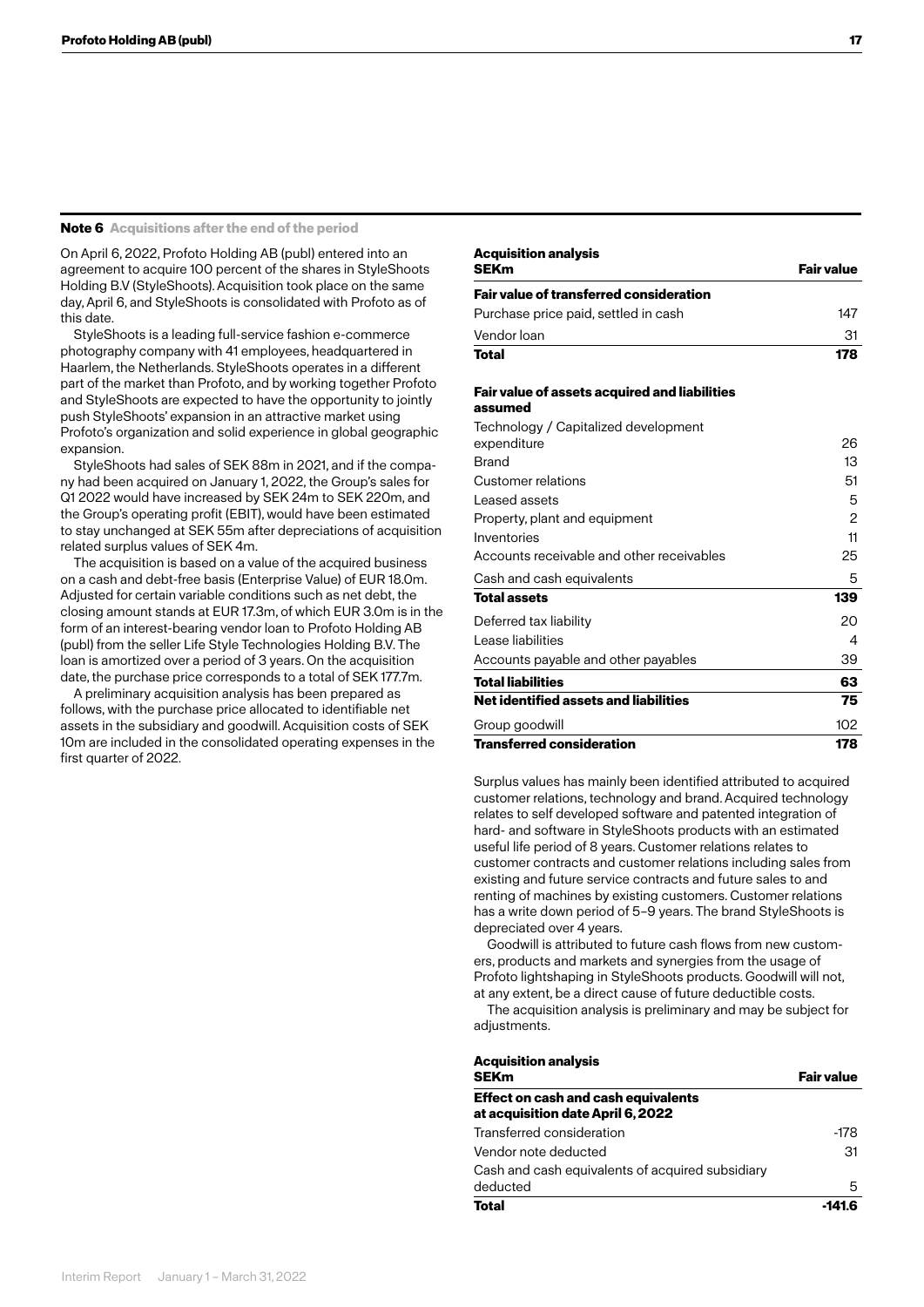## **Explanations for alternative performance measures**

### **Adjusted operating profit/loss (adjusted EBIT)**

Alternative performance measures are used to describe trends in the business and to increase comparability between periods. Adjustments include significant effects from inventory writedowns and development costs, costs related to acquisitions and listing costs. In the first quarter of 2022, adjustments have been made to other external expenses related to the acquisition of the Dutch company StyleShoots Holding B.V. For 2021, adjustments have been made for other external expenses related to preparations for the IPO in 2021.

Adjusted items have a significant impact on EBIT. These are business-related events involving material amounts that have not occurred to the same extent in the past, and where the likelihood is low that similar transactions will occur in future periods. In order to provide a good understanding of the Profoto Group's operating activities and what EBIT would have looked like without these items, the company has chosen to present adjusted EBIT without items affecting comparability.

The table below shows profit/loss from the company's operating activities excluding items affecting comparability.

| <b>SEKm</b>                             | Jan-Mar<br>2022 | Jan-Mar<br>2021          | <b>Full year</b><br>2021 |
|-----------------------------------------|-----------------|--------------------------|--------------------------|
| Net sales                               | 196             | 153                      | 732                      |
| Operating profit/loss (EBIT)            | 55              | 40                       | 212                      |
| Total items affecting comparability     | 10              | 8                        | 25                       |
| IPO expenses                            |                 | 8                        | 25                       |
| Costs related to acquisitions           | 10              | $\overline{\phantom{0}}$ |                          |
| <b>Adjusted operating profit (EBIT)</b> | 65              | 48                       | 237                      |
| <b>Adjusted EBIT margin, %</b>          | 33.1            | 31.1                     | 32.3                     |

### **Adjusted EBIT margin, %**

Adjusted EBIT in percent of net sales. Shows adjusted operating profit or loss in relation to net sales and is a measure of the profitability of the company's operating activities excluding items affecting comparability.

### **EBIT adjusted for currency effect, %**

Percentage change in EBIT, translated at the transaction-based daily average exchange rate of the corresponding period in the previous year. Shows the change in profit or loss in operating activities, excluding the effects of exchange rates.

| %                                           | Jan-Mar<br>2022 | Jan-Mar<br>2021 |
|---------------------------------------------|-----------------|-----------------|
| Change in EBIT                              | 38.3            | 207.1           |
| Currency effect                             | $-16.1$         | 85.5            |
| <b>EBIT adjusted for currency</b><br>effect | 22.2            | 292.6           |

### **EBIT**

Profit or loss before financial items and tax. Shows the profit or loss from the company's operating activities.

### **EBIT margin, %**

Adjusted EBIT in percent of net sales. Shows operating profit or loss in relation to net sales and is a measure of the profitability of the company's operating activities.

### **EBITDA**

EBITDA (earnings before finance income and costs, interest, taxes, depreciation and amortization) is operating profit or loss plus depreciation and amortization. EBITDA provides a picture of the ability of the business to generate resources for investments and payments to financiers (see table below).

| SEKm                                                                               | Jan-Mar<br>2022 | Jan-Mar<br>2021 | Full vear<br>2021 |
|------------------------------------------------------------------------------------|-----------------|-----------------|-------------------|
| Operating profit/loss (EBIT)                                                       | 55              | 40              | 212               |
| Depreciation, amortization and impairment of intangible assets and property, plant |                 |                 |                   |
| and equipment                                                                      | 14              | 14              | 57                |
| <b>EBITDA</b>                                                                      | 69              | 54              | 269               |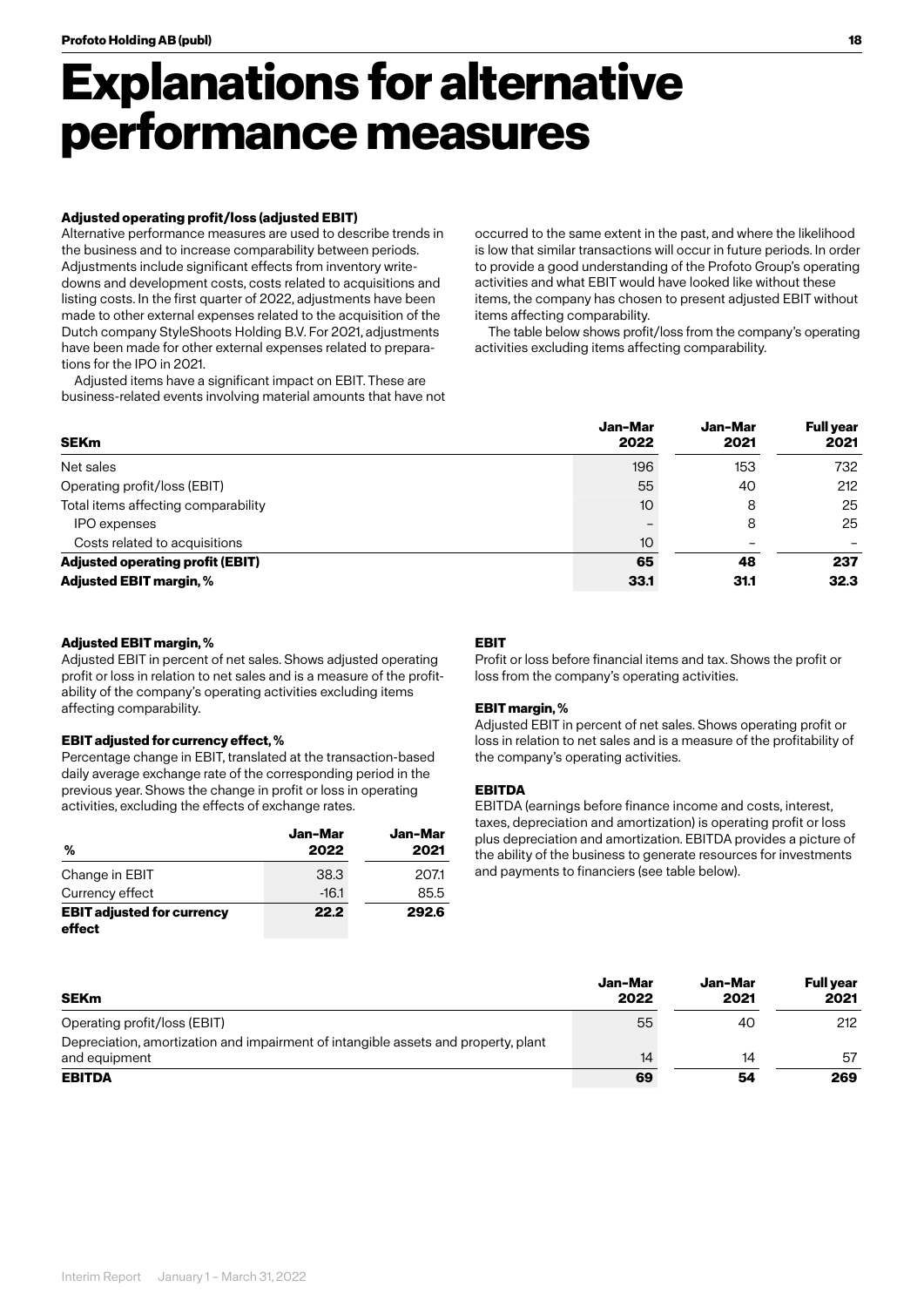### **Items affecting comparability**

Business transactions that represent the difference between operating profit/loss (EBIT) and adjusted operating profit/loss. These are transactions such as significant write-downs of inventories and tangible/intangible assets, government grants received, IPO expenses and significant acquisition costs, which by their nature are uncommon and have a material impact on the result. The transactions play an important role in understanding underlying business developments.

### **Net debt**

Interest-bearing liabilities, current liabilities to Group companies less cash and cash equivalents and current receivables from Group companies. A measurement of the company's financial position. Shows how much cash and cash equivalents would remain if all debts were paid off. A negative amount indicates a positive net cash position.

| <b>SEKm</b>                         | <b>Mar 31</b><br>2022 | <b>Mar 31</b><br>2021 |
|-------------------------------------|-----------------------|-----------------------|
| Liabilities to credit institutions, |                       |                       |
| non-current                         | 5                     | 8                     |
| Lease liabilities, non-current      | 41                    | 45                    |
| Liabilities to credit institutions. |                       |                       |
| current                             | 38                    | 45                    |
| Lease liabilities, current          | 10                    | 11                    |
| Current liabilities to Group        |                       |                       |
| companies                           |                       | 83                    |
| Current receivables from            |                       |                       |
| Group companies                     |                       | $-102$                |
| Cash and cash equivalents           | $-272$                | $-215$                |
| Net debt                            | -179                  | -124                  |

### **Net debt/EBITDA**

Net debt in relation to EBITDA over the past rolling twelve months. A measure of financial risk, as well as an indication of repayment capacity.

| <b>SEKm</b>                | Mar 31<br>2022 | <b>Mar 31</b><br>2021 |
|----------------------------|----------------|-----------------------|
| Net debt                   | $-179$         | -124                  |
| EBITDA, LTM                | 284            | 101                   |
| Net debt/EBITDA LTM, quota | $-0.63$        | $-1.23$               |

### **Net sales adjusted for currency effect, %**

Change in net sales for the period, translated at the corresponding period of the previous year's transaction-based daily average exchange rate. Shows whether a company is growing or shrinking, excluding exchange rate effects.

| %                                         | Jan-Mar<br>2022 | Jan-Mar<br>2021 |
|-------------------------------------------|-----------------|-----------------|
| Organic growth                            | 28.3            | 3,1             |
| Currency effect                           | $-8.1$          | 10.1            |
| Net sales adjusted for<br>currency effect | 20.2            | 13.2            |

### **Pro forma**

On April 6, 2022, Profoto Holding AB acquired all the shares in the Dutch company StyleShoots Holding B.V and its subsidiaries (StyleShoots). The purchase price for the shares totaled SEK 178m. Profoto has prepared pro forma consolidated financial statements in order to present the hypothetical impact that the acquisition and financing of StyleShoots would have had on Profoto's consolidated net sales, EBIT and net debt for the periods January 1 – March 31, 2021, January 1 – December 31, 2021, and January 1 – March 31, 2022, if the acquisition had taken place on January 1, 2021. The pro forma information is for informational and factual purposes only. By its nature, the pro forma information is intended to describe a hypothetical situation and thus does not serve to describe Profoto's actual performance. Furthermore, the pro forma information is not representative of the future performance of the business. Investors should therefore not place too much emphasis on pro forma information.

The pro forma information is prepared based on Profoto's consolidated financial statements prepared in accordance with IFRS, the purchase consideration paid and StyleShoot's audited consolidated financial reports for the full year 2021 and unaudited internal consolidated quarterly reports for 2021 and first quarter 2022 performed in accordance with good accounting practice in the Netherlands, adjusted for differences between practice in the Netherlands and Profoto's accounting policies under IFRS. In addition, the result has been debited with depreciation on the excess values arising on the acquisition in respect of technology, customer contracts, customer relationships and brand. Net sales and EBIT have been translated from EUR to SEK based on the average exchange rate for the respective period, and net debt has been translated at the exchange rate on the balance sheet date.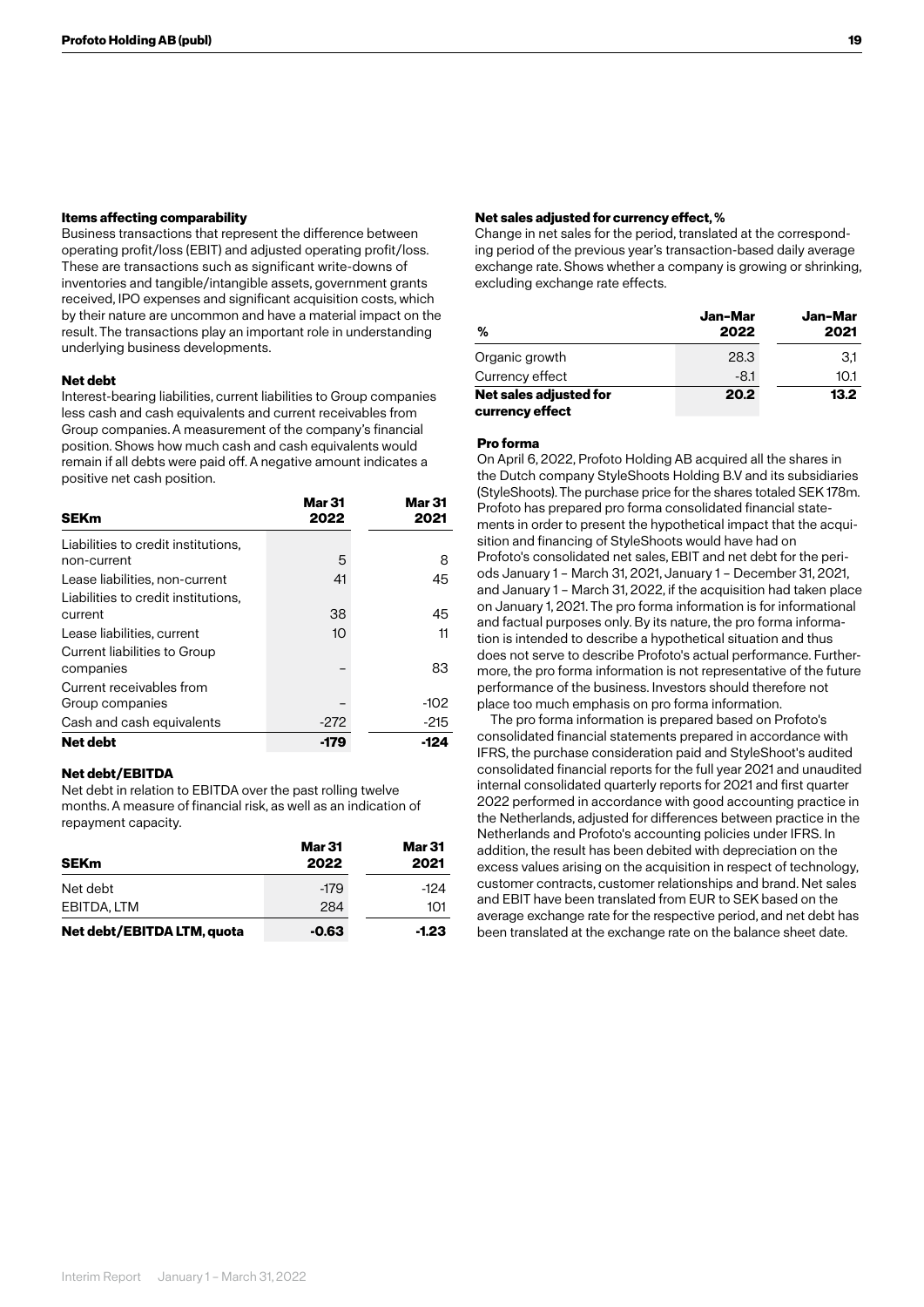| <b>SEKm</b>               | Jan-Mar<br>2022       | Jan-Mar<br>2021       | Apr 2021-<br><b>Mar 2022</b> | <b>Full year</b><br>2021 |
|---------------------------|-----------------------|-----------------------|------------------------------|--------------------------|
| Net sales pro forma       |                       |                       |                              |                          |
| Profoto                   | 196                   | 153                   | 775                          | 732                      |
| StyleShoots               | 24                    | 20                    | 93                           | 88                       |
| Net sales pro forma       | 220                   | 173                   | 868                          | 820                      |
| <b>EBIT</b> pro forma     |                       |                       |                              |                          |
| Profoto                   | 55                    | 40                    | 227                          | 212                      |
| StyleShoots               | 4                     | 3                     | 18                           | 17                       |
| Depreciations on acquired |                       |                       |                              |                          |
| intangible assets         | $-4$                  | -3                    | -14                          | -14                      |
| <b>EBIT pro forma</b>     | 55                    | 40                    | 231                          | 215                      |
| <b>SEKm</b>               | <b>Mar 31</b><br>2022 | <b>Mar 31</b><br>2021 | <b>Dec 31</b><br>2021        |                          |
| Net debt pro forma        |                       |                       |                              |                          |
| Profoto                   | $-179$                | $-124$                | $-134$                       |                          |
| Purchase price            | 179                   | 177                   | 177                          |                          |
| StyleShoots               | $-2$                  | $-4$                  | -4                           |                          |
| Net debt pro forma        | $-2$                  | 49                    | 37                           |                          |

| <b>Performance measure</b><br>by quarter | 2022<br>Jan-Mar | Oct-Dec | July-Sep | Apr-June | 2021<br>Jan-Mar | Oct-Dec | July-Sep | 2020<br>Apr-June |
|------------------------------------------|-----------------|---------|----------|----------|-----------------|---------|----------|------------------|
| Net sales, SEKm                          | 196             | 218     | 189      | 172      | 153             | 173     | 126      | 81               |
| EBIT. SEKm                               | 55              | 79      | 58       | 36       | 40              | 46      | -48      | $-23$            |
| EBIT margin, %                           | 27.9            | 36.1    | 30.4     | 20.9     | 25.9            | 26.6    | $-38.0$  | $-28.6$          |
| Adjusted EBIT, SEKm                      | 65              | 79      | 58       | 53       | 48              | 48      | 24       | -30              |
| Adjusted EBIT margin, %                  | 33.1            | 36.1    | 30.4     | 30.7     | 31.1            | 27.7    | 18.9     | $-36.6$          |
| Profit/loss for the period,              |                 |         |          |          |                 |         |          |                  |
| <b>SEKm</b>                              | 40              | 60      | 45       | 22       | 31              | 33      | -39      | $-21$            |
| Net debt. SEKm                           | $-179$          | $-134$  | $-46$    | $-14$    | $-124$          | -91     | -30      | -3               |
| EBITDA LTM, SEKm                         | 284             | 269     | 238      | 159      | 101             | 76      | 66       | 108              |
| Net debt/EBITDA LTM                      | $-0.63$         | $-0.50$ | $-0.19$  | $-0.09$  | $-1.23$         | $-1.20$ | $-0.45$  | $-0.02$          |
| Earnings per share, SEK                  | 0.99            | 1.50    | 1.11     | 0.56     | 0.78            | 0.82    | $-0.99$  | $-0.53$          |